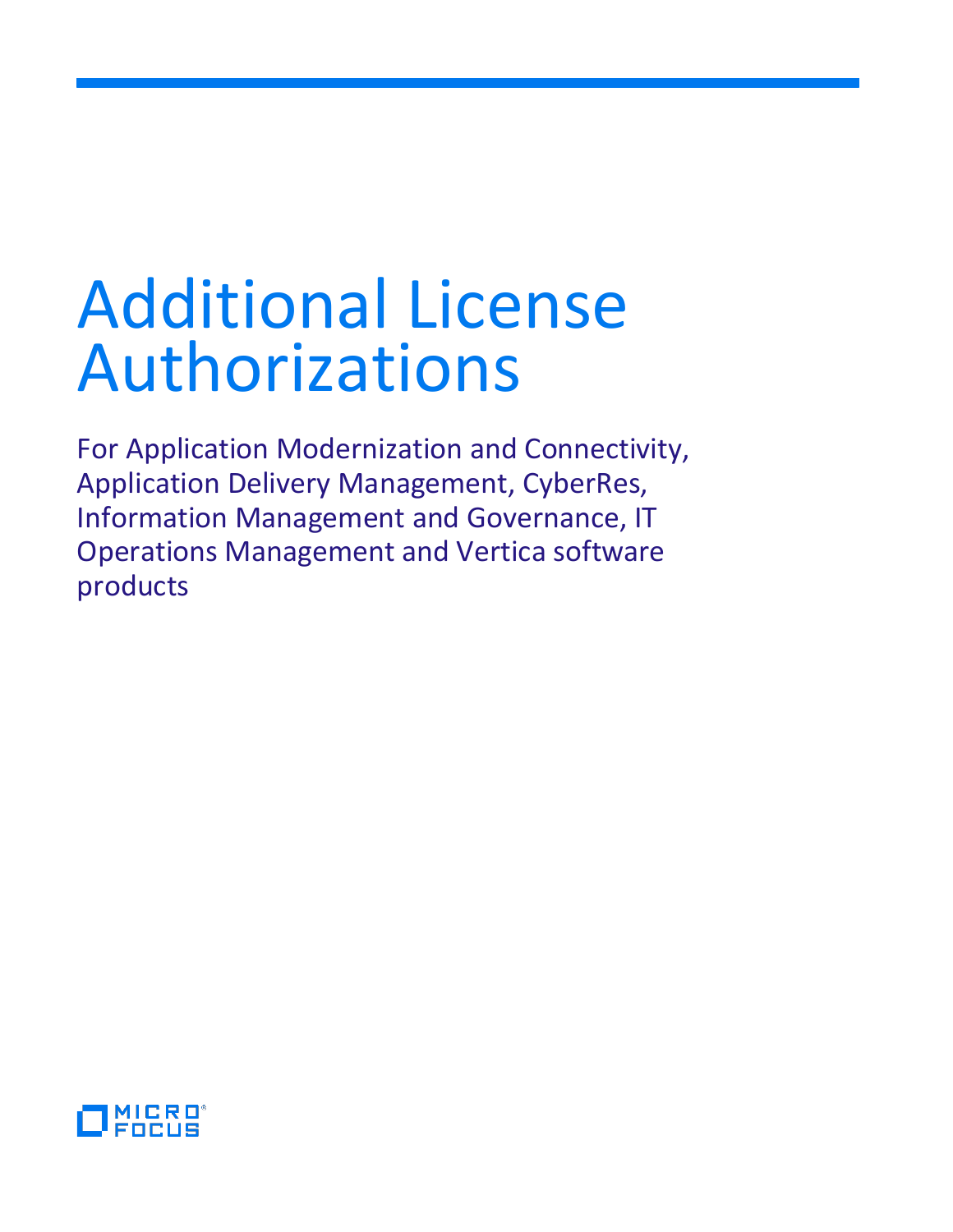# **Contents**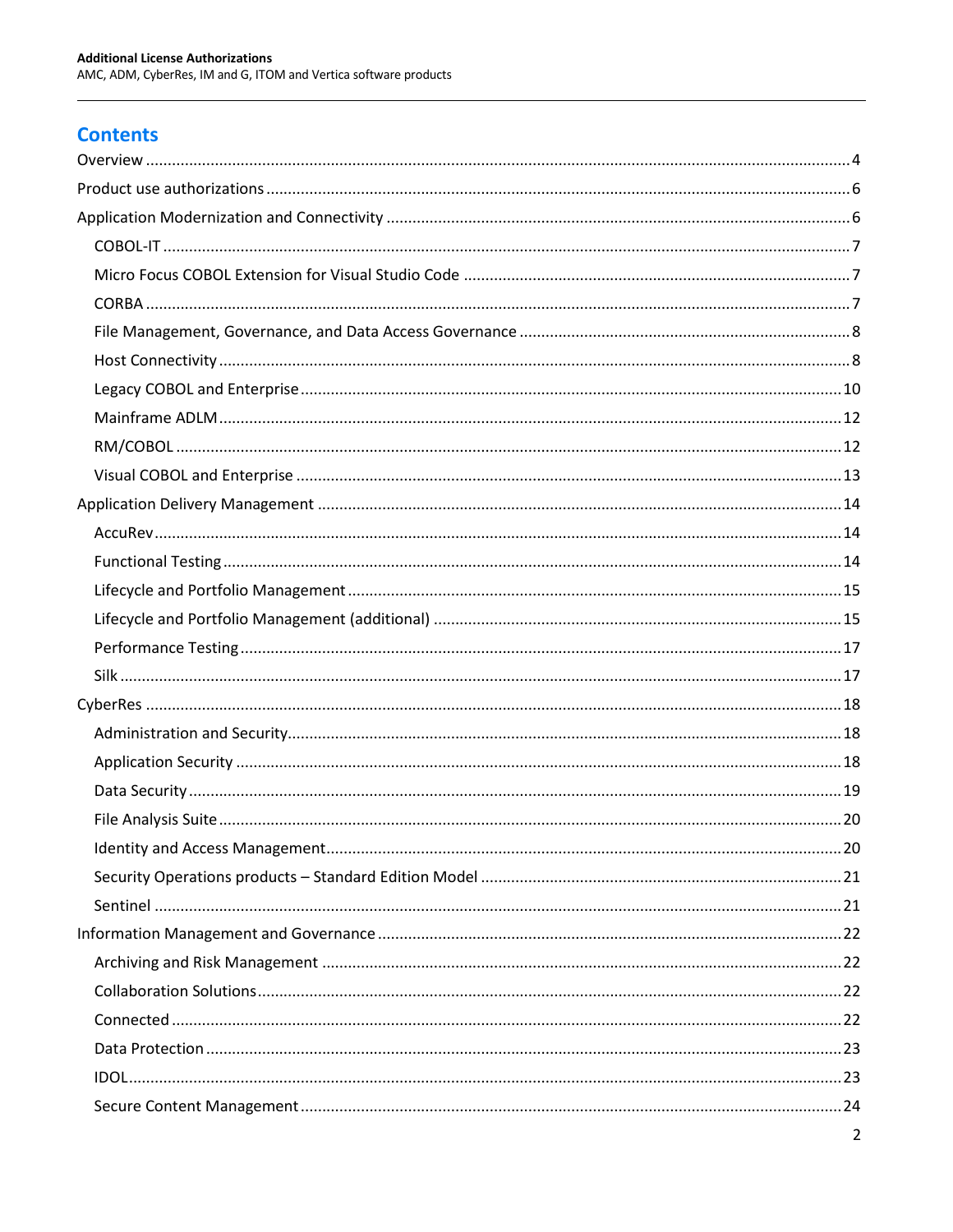$\overline{a}$ 

AMC, ADM, CyberRes, IM and G, ITOM and Vertica software products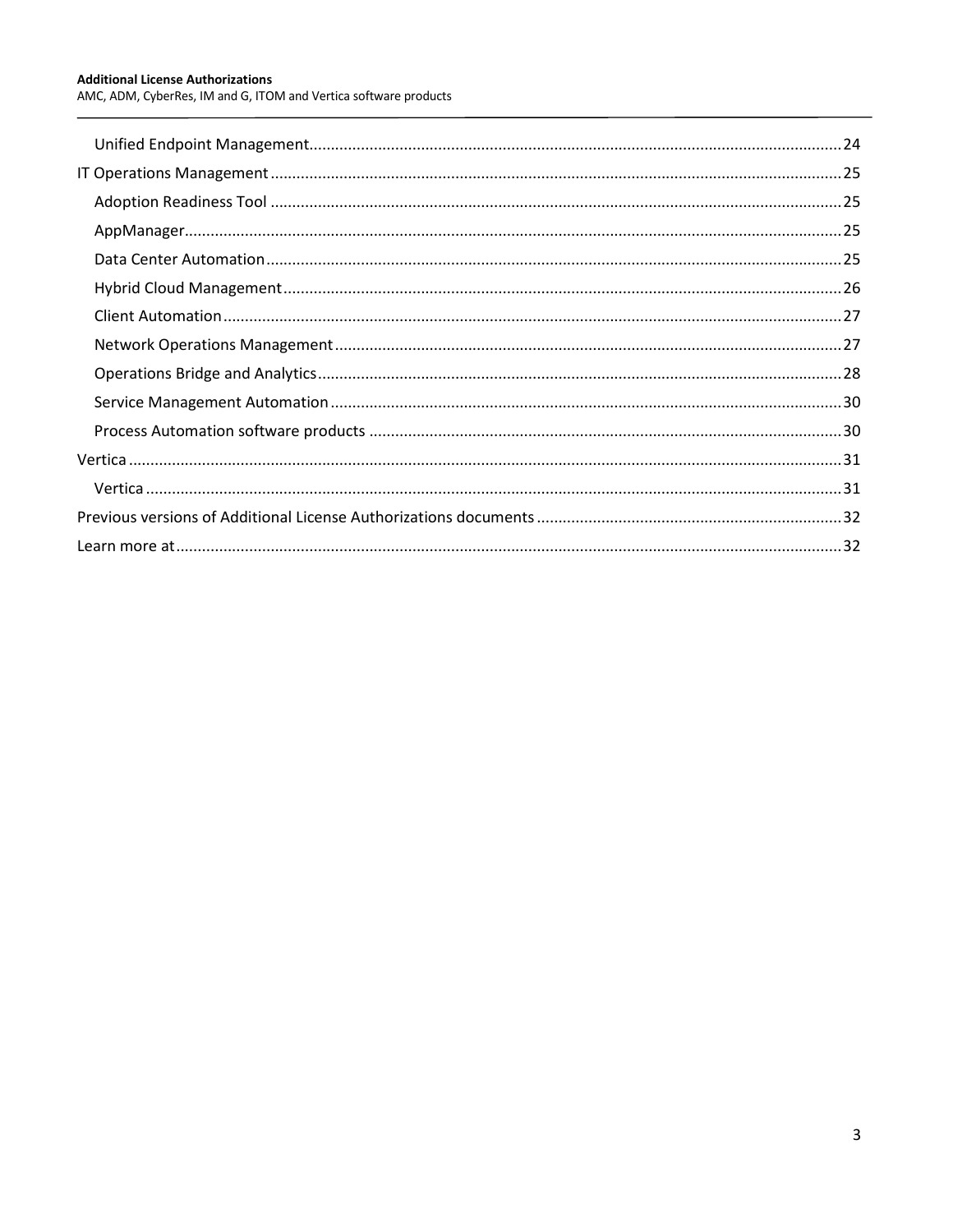# <span id="page-3-0"></span>**Overview**

| <b>ALA Name</b>                                                                                                         | Document ID and Link*         |
|-------------------------------------------------------------------------------------------------------------------------|-------------------------------|
| <b>Application Modernization and Connectivity</b>                                                                       |                               |
| Additional License Authorizations for ACUCOBOL/extend software products                                                 | 5200-1803, June 7, 2021       |
| Additional License Authorizations for COBOL-IT software products                                                        | 5200-1797, June 7, 2021       |
| Additional License Authorizations for CORBA software products                                                           | 5200-1798, June 7, 2021       |
| Additional License Authorizations for File Management, Governance, and Data Access Governance<br>software products      | 5200-1769, December 11, 2020  |
| Additional License Authorizations for Host Connectivity software products                                               | 5200-1845, May 4, 2022        |
| Additional License Authorizations for Legacy COBOL and Enterprise software products                                     | 5200-1799, June 7, 2021       |
| Additional License Authorizations for Mainframe ADLM software products                                                  | 5200-1801, June 7, 2021       |
| Additional License Authorizations for Micro Focus Extensions for Visual Studio Code software<br>products                | 5200-1827, October 18, 2021   |
| Additional License Authorizations for RM/COBOL software products                                                        | 5200-1804, June 7, 2021       |
| Additional License Authorizations for Visual COBOL and Enterprise software products                                     | 5200-1807, June 7, 2021       |
| <b>Application Delivery Management</b>                                                                                  |                               |
| Additional License Authorizations for AccuRev software products                                                         | 5200-1796, June 7, 2021       |
| Additional License Authorizations for Functional Testing software products                                              | 5200-1733, December 5, 2019   |
| Additional License Authorizations for Lifecycle and Portfolio Management software products                              | 5200-1786, February 8, 2021   |
| Additional License Authorizations for Lifecycle and Portfolio Management additional software<br>products                | 5200-1800, June 7, 2021       |
| Additional License Authorizations for Performance Testing software products                                             | 5200-1841, March 1, 2022      |
| Additional License Authorizations for Silk software products                                                            | 5200-1806, June 7, 2021       |
| <b>CyberRes</b>                                                                                                         |                               |
| Additional License Authorizations for Administration and Security Products                                              | 5200-1810, July 5, 2021       |
| Additional License Authorizations for Application Security software products                                            | 5200-1835, December 3, 2021   |
| Additional License Authorizations for Data Security software products                                                   | 5200-1846, May 22, 2022       |
| Additional License Authorizations for Identity and Access Management Products                                           | 5200-1811, July 5, 2021       |
| Additional License Authorizations for Security Operations products - Standard Edition Model and<br><b>Interset UEBA</b> | 5200-1843, March 23, 2022     |
| Additional License Authorizations for Sentinel Products                                                                 | 5200-1819, September 29, 2021 |
| <b>Information Management and Governance</b>                                                                            |                               |
| Additional License Authorizations for Archiving and Risk Management software products                                   | 5200-1696, November 19, 2018  |
| Additional License Authorizations for Collaboration Solutions Products                                                  | 5200-1844, April 26, 2022     |
| Additional License Authorizations for Connected software products                                                       | 5200-1697, November 19, 2018  |
| Additional License Authorizations for Data Protection software products                                                 | 5200-1838, December 15, 2021  |
| Additional License Authorizations for File Analysis Suite Products                                                      | 5200-1831, November 2, 2021   |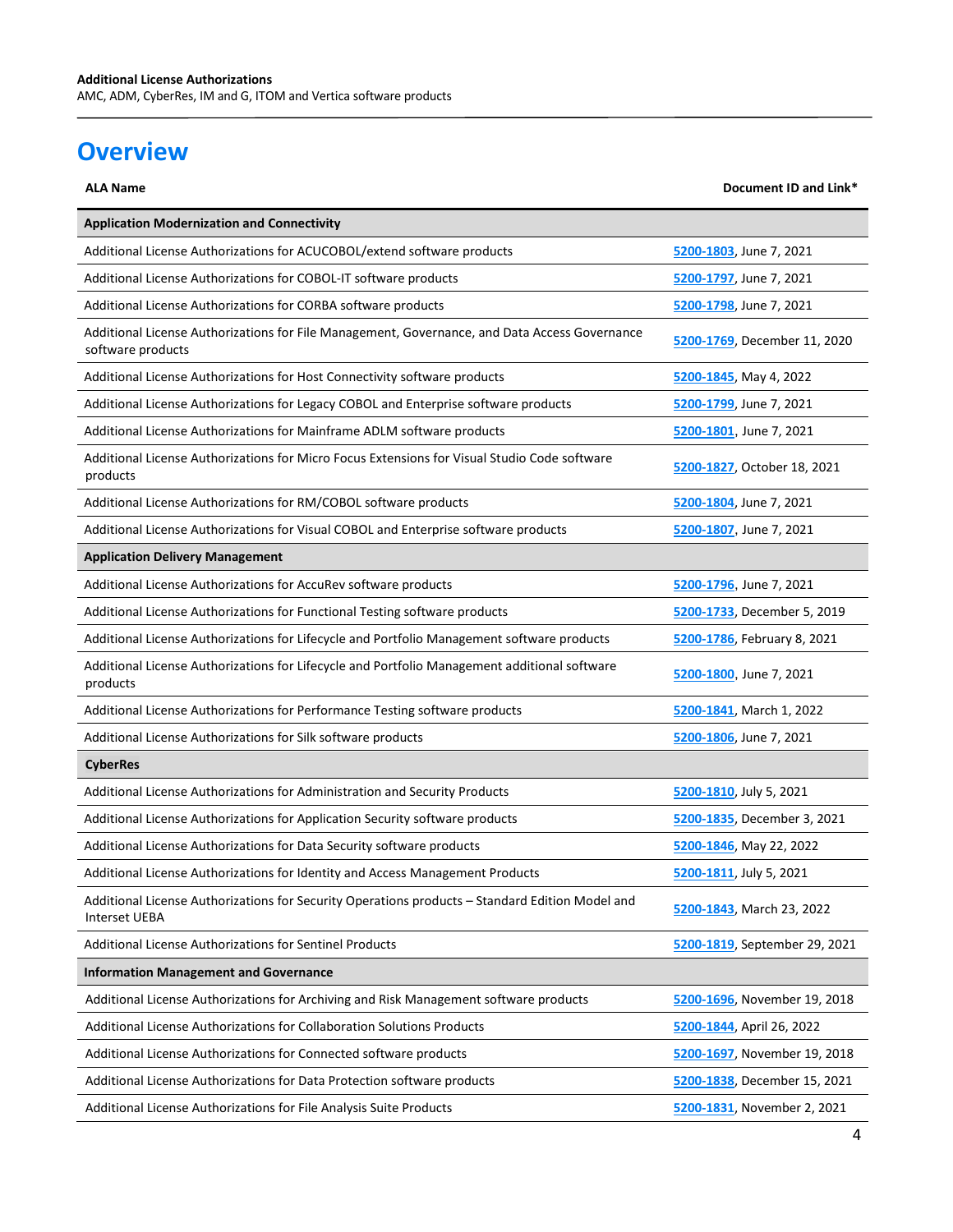$\overline{a}$ 

AMC, ADM, CyberRes, IM and G, ITOM and Vertica software products

| Additional License Authorizations for IDOL software products<br>5200-1823, October 7, 2021                             |  |
|------------------------------------------------------------------------------------------------------------------------|--|
| Additional License Authorizations for Secure Content Management software products<br>5200-1789, March 10, 2021         |  |
| Additional License Authorizations for Unified Endpoint Management Products<br>5200-1808, July 5, 2021                  |  |
| <b>IT Operations Management</b>                                                                                        |  |
| Additional License Authorizations for Adoption Readiness Tool software products<br>5200-1685, August 2018              |  |
| Additional License Authorizations for AppManager software products<br>5200-1778, January 19, 2021                      |  |
| Additional License Authorizations for Client Automation software products<br>5200-1703, November 19, 2018              |  |
| Additional License Authorizations for Data Center Automation software products<br>5200-1837, December 6, 2021          |  |
| Additional License Authorizations for Hybrid Cloud Management software products<br>5200-1834, November 12, 2021        |  |
| Additional License Authorizations for Configuration Management System Products<br>5200-1832, November 12, 2021         |  |
| Additional License Authorizations for Network Operations Management software products<br>5200-1817, September 10, 2021 |  |
| Additional License Authorizations for Operations Bridge and Analytics software products<br>5200-1842, March 11, 2022   |  |
| Additional License Authorizations for Service Management Automation software products<br>5200-1826, October 12, 2021   |  |
| Additional License Authorizations for Process Automation software products<br>5200-1839, January 13, 2022              |  |
| Vertica                                                                                                                |  |
| Additional License Authorizations for Vertica software products<br>5200-1815, August 2, 2021                           |  |

\*By clicking on the Document ID, document will be downloaded.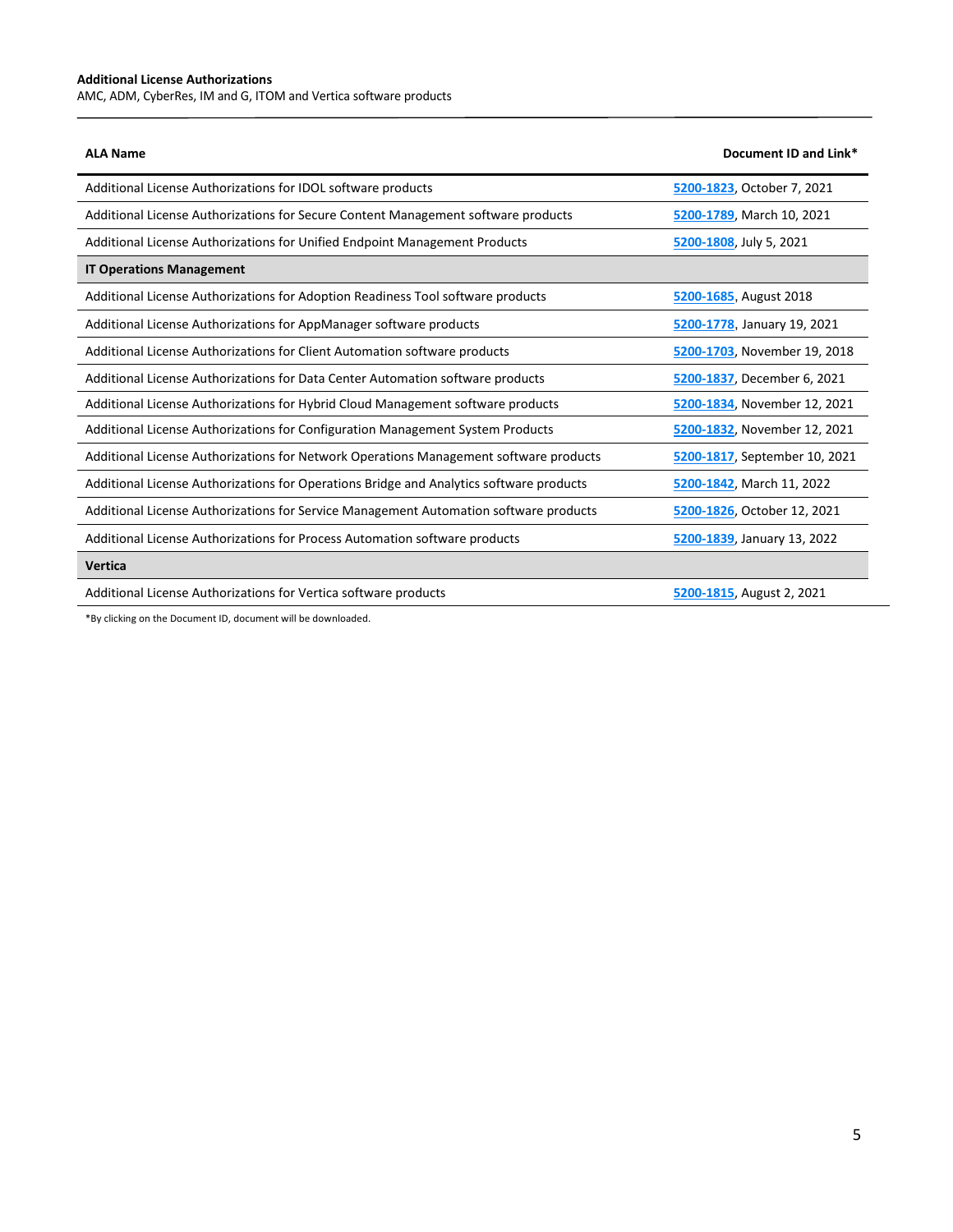# <span id="page-5-0"></span>**Product use authorizations**

Most Micro Focus Software products have product use authorizations that are governed by Additional License Authorizations. Micro Focus delivers the Additional License Authorizations (ALA) document(s) electronically; the documents are available from **[MySupport/MediaBin](https://softwaresupport.softwaregrp.com/web/softwaresupport/)** through the **[Contracts and](https://softwaresupport.softwaregrp.com/contracts-licensing) Licensing** page. This document provides you with an overview of and links to the ALA document applicable to a product.

# <span id="page-5-1"></span>**Application Modernization and Connectivity**

The next table lists the currently active Additional License Authorizations documents by Application Modernization and Connectivity software product. By clicking on the Document ID, the document will be downloaded.

#### **ACUCOBOL/extend**

**ALA Name:** Additional License Authorizations for ACUCOBOL/extend software products

**Document ID and Link: [5200-1803](https://www.microfocus.com/media/documentation/additional-license-authorizations-for-acucobol-extend-software-products-documentation.pdf)**, June 7, 2021

| <b>Suites</b>                | <b>Products</b>                                    |
|------------------------------|----------------------------------------------------|
| <b>ACUCOBOL-GT Dev Suite</b> | Acu4GL (all variants)                              |
|                              | AcuBench                                           |
|                              | ACUCOBOL-GT Dev Sys                                |
|                              | ACUCOBOL-GT Runtime (all variants)                 |
|                              | AcuConnect (all variants)                          |
|                              | AcuLaunch                                          |
|                              | AcuODBC (all variants)                             |
|                              | AcuServer (all variants)                           |
|                              | AcuSQL Precompiler                                 |
|                              | AcuSQL Runtime                                     |
|                              | AcuToWeb                                           |
|                              | AcuXDBC (all variants)                             |
|                              | C-ISAM Interface                                   |
|                              | Console Mode Runtime                               |
|                              | <b>Dedicated Master Runtime</b>                    |
|                              | Reproducing ISV - License Utility (all variants)   |
|                              | <b>Transaction Server Runtime</b>                  |
|                              | Vision File System                                 |
|                              | Xcentrisity Business Information Server for Extend |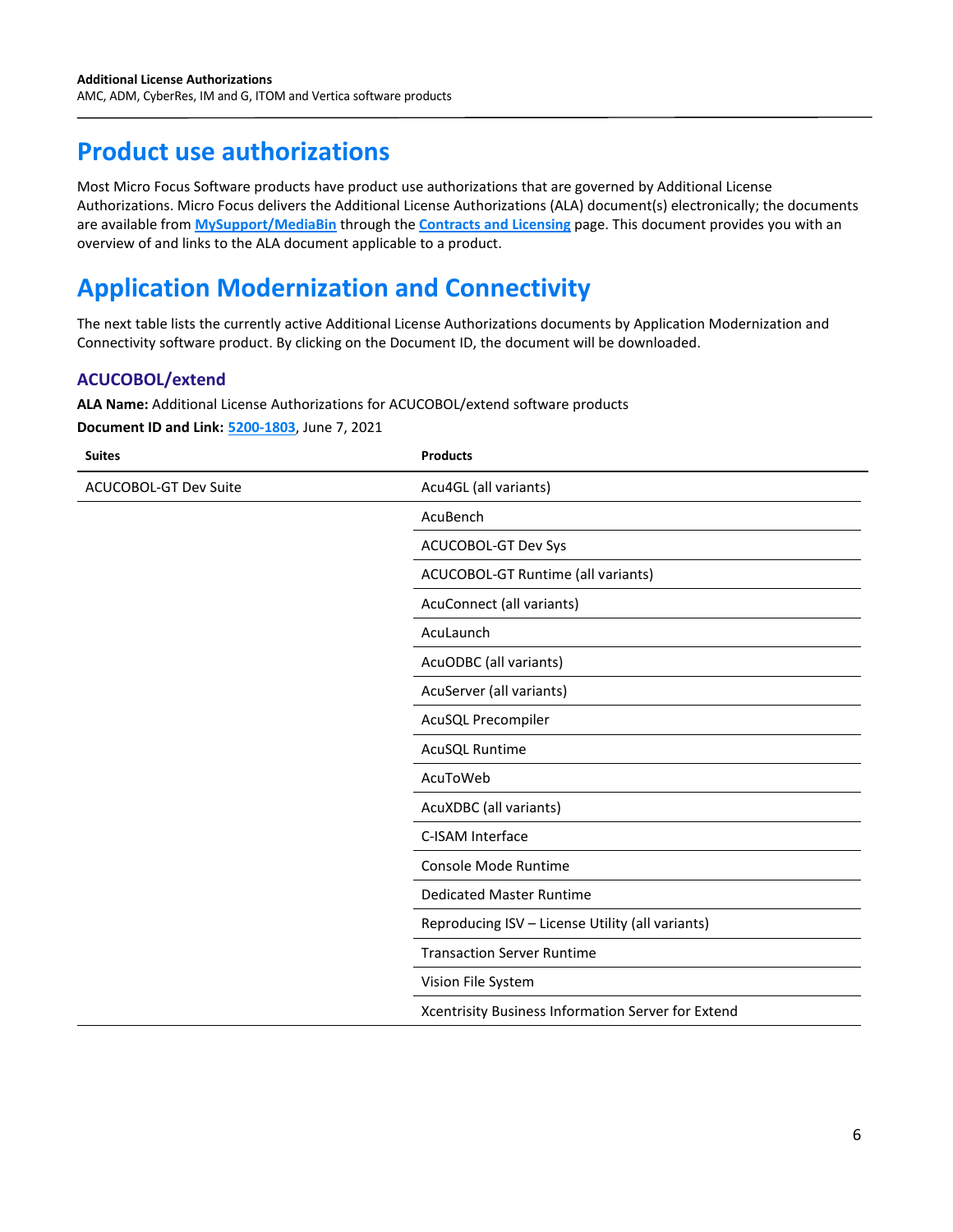#### <span id="page-6-0"></span>**COBOL-IT**

**ALA Name:** Additional License Authorizations for COBOL-IT software products

**Document ID and Link: [5200-1797](https://www.microfocus.com/media/documentation/additional-license-authorizations-for-cobol-it-software-products-documentation.pdf)**, June 7, 2021

| <b>Suites</b>                                           | <b>Products</b>                                   |
|---------------------------------------------------------|---------------------------------------------------|
| COBOL-IT Compiler Suite and Developer Studio<br>Package | <b>COBOL-IT Developer Studio</b>                  |
|                                                         | <b>COBOL-IT Compiler Suite Enterprise Edition</b> |
|                                                         | <b>COBOL-IT Enterprise Runtime</b>                |
|                                                         | CitSQL for MySQL                                  |
|                                                         | CitSQL for PostgreSQL                             |
|                                                         | CitSQL for ODBC                                   |
|                                                         | CitSQL Runtime                                    |

#### <span id="page-6-1"></span>**Micro Focus COBOL Extension for Visual Studio Code**

**ALA Name:** Additional License Authorizations for Micro Focus Extensions for Visual Studio Code software products **Document ID and Link: [5200-1827](https://www.microfocus.com/media/documentation/additional-license-authorizations-for-micro-focus-extensions-for-visual-studio-code-documentation.pdf)**, October 18, 2021

| <b>Suites</b> | <b>Products</b>                                         |
|---------------|---------------------------------------------------------|
|               | Micro Focus COBOL Extension for Visual Studio Code      |
|               | Micro Focus Enterprise Extension for Visual Studio Code |

#### <span id="page-6-2"></span>**CORBA**

**ALA Name:** Additional License Authorizations for CORBA software products

**Document ID and Link: [5200-1798](https://www.microfocus.com/media/documentation/additional-license-authorizations-for-corba-software-products-documentation.pdf)**, June 7, 2021

| <b>Suites</b><br><b>Products</b> |                                                                   |
|----------------------------------|-------------------------------------------------------------------|
| MF-Artix (all variants)          |                                                                   |
| MF-Orbacus (all variants)        |                                                                   |
| MF-Orbix (all variants)          |                                                                   |
|                                  | Micro Focus Add-on for Cloud, Containers and Virtual Environments |
| Micro Focus Add-on for REST      |                                                                   |
| OpenFusion (all variants)        |                                                                   |
| VisiBroker (all variants)        |                                                                   |
| VisiBroker-RT (all variants)     |                                                                   |
| VisiExchange                     |                                                                   |
| VisiNotify                       |                                                                   |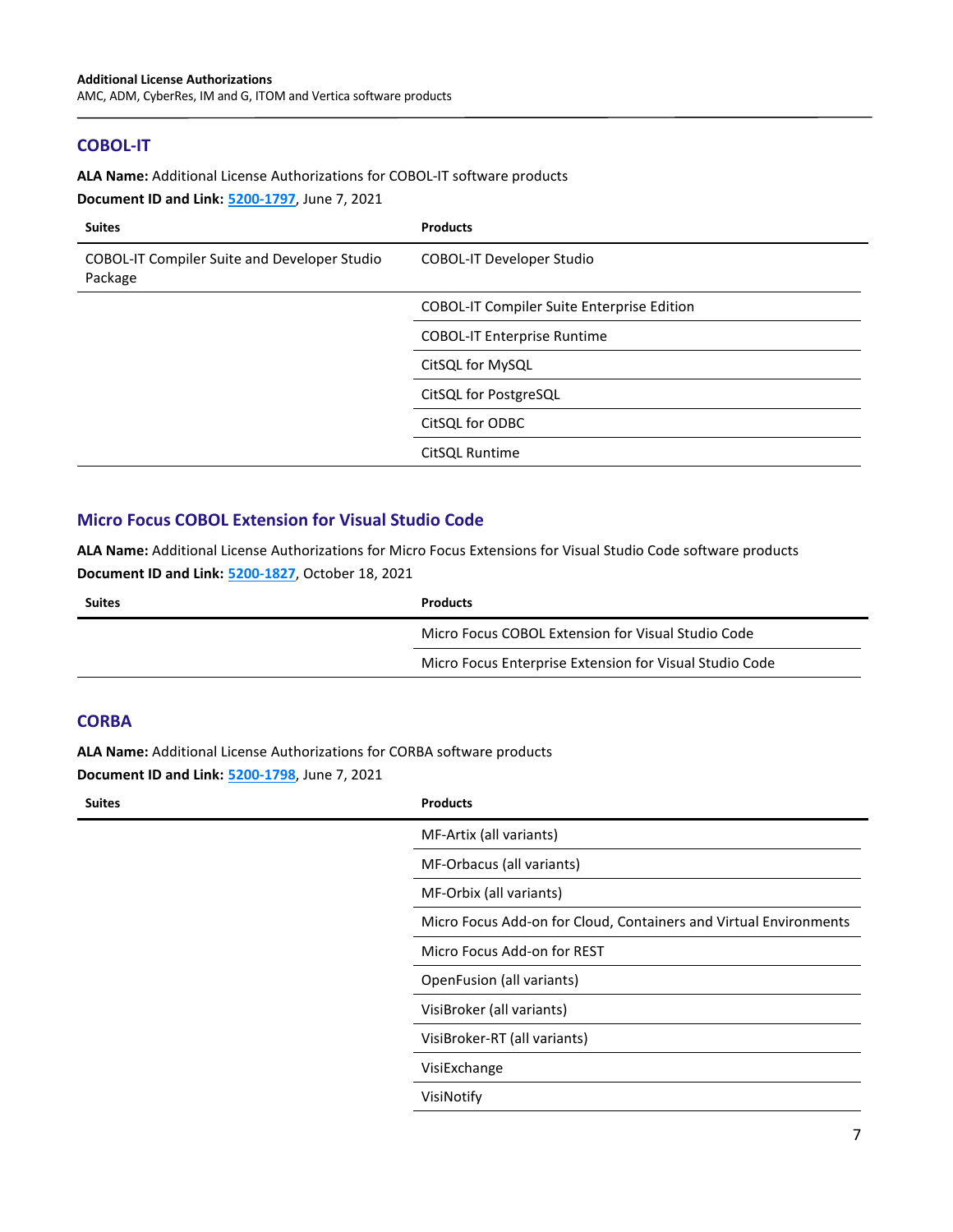AMC, ADM, CyberRes, IM and G, ITOM and Vertica software products

| <b>Suites</b> | <b>Products</b>         |
|---------------|-------------------------|
|               | VisiSecure              |
|               | VisiTransact            |
|               | Xtradyne (all variants) |

#### <span id="page-7-0"></span>**File Management, Governance, and Data Access Governance**

**ALA Name:** Additional License Authorizations for File Management, Governance, and Data Access Governance software products

**Document ID and Link: [5200-1769](https://www.microfocus.com/media/documentation/additional-license-authorizations-for-file-management-governance-and-data-access-governance-software-products-documentation.pdf)**, December 11, 2020

| <b>Suites</b>                             | <b>Products</b>                            |
|-------------------------------------------|--------------------------------------------|
| Micro Focus Data Access Governance        | Micro Focus File Dynamics                  |
| Micro Focus File Governance Suite         | Micro Focus File Reporter                  |
| Micro Focus File Management Suite for OES | Micro Focus Storage Manager for eDirectory |

#### <span id="page-7-1"></span>**Host Connectivity**

**ALA Name:** Additional License Authorizations for Host Connectivity software products **Document ID and Link: [5200-1845](https://www.microfocus.com/pnx/media/documentation/additional-license-authorizations-for-host-connectivity-software-products-documentation.pdf)**, May 4, 2022

| <b>Suites</b>                                                                         | <b>Products</b>                                                   |
|---------------------------------------------------------------------------------------|-------------------------------------------------------------------|
| Developer Kit                                                                         | Databridge A Series DMSII Client                                  |
| <b>Host Access for RPA</b>                                                            | Databridge Automated Cluster Support for Windows                  |
| Host Access Management and Security Server -<br>Advanced Authentication Add-On Bundle | Databridge Client                                                 |
| <b>Reflection Enterprise Suite</b>                                                    | Databridge Client for Kafka                                       |
| Rumba Bundle                                                                          | Databridge Console Add-on License                                 |
| Rumba Enterprise Edition                                                              | Databridge Enterprise Server                                      |
| Rumba+ Ultimate                                                                       | Databridge Enterprise Server with Audit Mirror                    |
|                                                                                       | Databridge Enterprise Server with High Speed File Transfer (HSFT) |
|                                                                                       | Databridge Flat File Client                                       |
|                                                                                       | Databridge Host                                                   |
|                                                                                       | Databridge Twin                                                   |
|                                                                                       | EnterpriseLink (all variants)                                     |
|                                                                                       | Extra! 6530 Client Option                                         |
|                                                                                       | Extra! X-treme                                                    |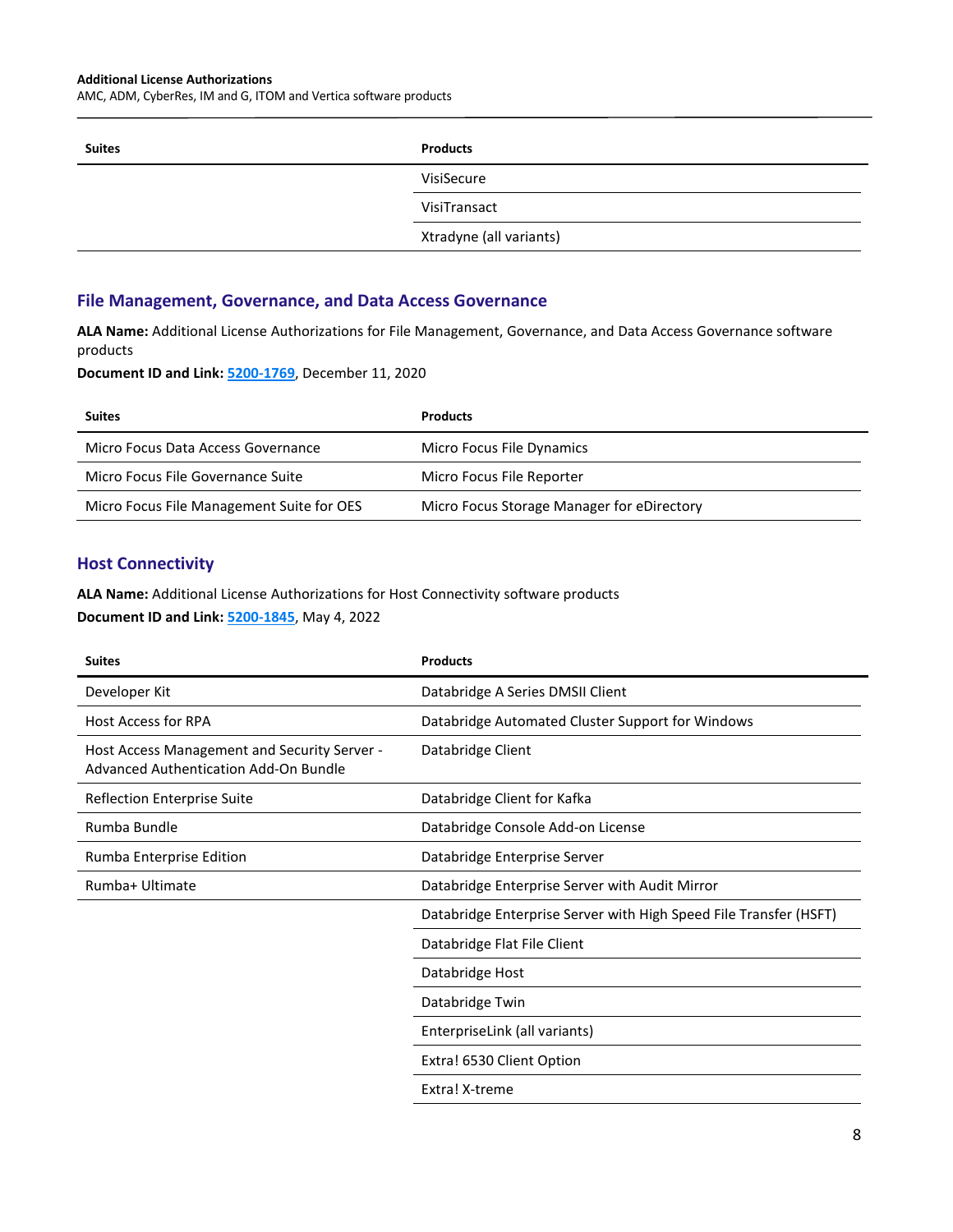$\overline{a}$ 

AMC, ADM, CyberRes, IM and G, ITOM and Vertica software products

| <b>Suites</b> | <b>Products</b>                                                                        |
|---------------|----------------------------------------------------------------------------------------|
|               | <b>Host Access Analyzer</b>                                                            |
|               | Host Access for the Cloud                                                              |
|               | Host Access for the Cloud Airlines Edition                                             |
|               | Host Access for the Cloud Unisys Edition                                               |
|               | Host Access Management and Security Server (MSS)                                       |
|               | Host Access Management and Security Server - Access License                            |
|               | Host Access Management and Security Server – Advanced<br>Authentication Add-on         |
|               | Host Access Management and Security Server - Automated Sign-on<br>for Mainframe Add-on |
|               | Host Access Management and Security Server - PKI Automated<br>Sign-on Add-on           |
|               | Host Access Management and Security Server - Security Proxy Add-<br>on                 |
|               | Host Access Management and Security Server - Terminal ID<br>Management Add-on          |
|               | InfoConnect Airlines Gateway                                                           |
|               | InfoConnect Desktop Pro for Airlines                                                   |
|               | InfoConnect Desktop Pro for Airlines PTR Premium Add-On                                |
|               | InfoConnect Desktop Pro for Unisys                                                     |
|               | InfoConnect Desktop Pro for Unisys with X                                              |
|               | InfoConnect Enterprise Edition for Airlines PTR Premium                                |
|               | InfoConnect Enterprise Edition for Airlines, IBM, and Open Systems                     |
|               | InfoConnect Enterprise Edition for Unisys, IBM, and Open Systems                       |
|               | OnWeb (all variants)                                                                   |
|               | RDE Visual Studio Add-in Developer                                                     |
|               | Reflection Desktop                                                                     |
|               | Reflection Desktop for IBM                                                             |
|               | Reflection Desktop for NonStop Add-On                                                  |
|               | Reflection Desktop for UNIX and OpenVMS                                                |
|               | Reflection Desktop for X                                                               |
|               | Reflection Desktop Limited to RHP/NSVT                                                 |
|               | Reflection Desktop Pro                                                                 |
|               | Reflection Desktop with Extra! as Authorized Alternative                               |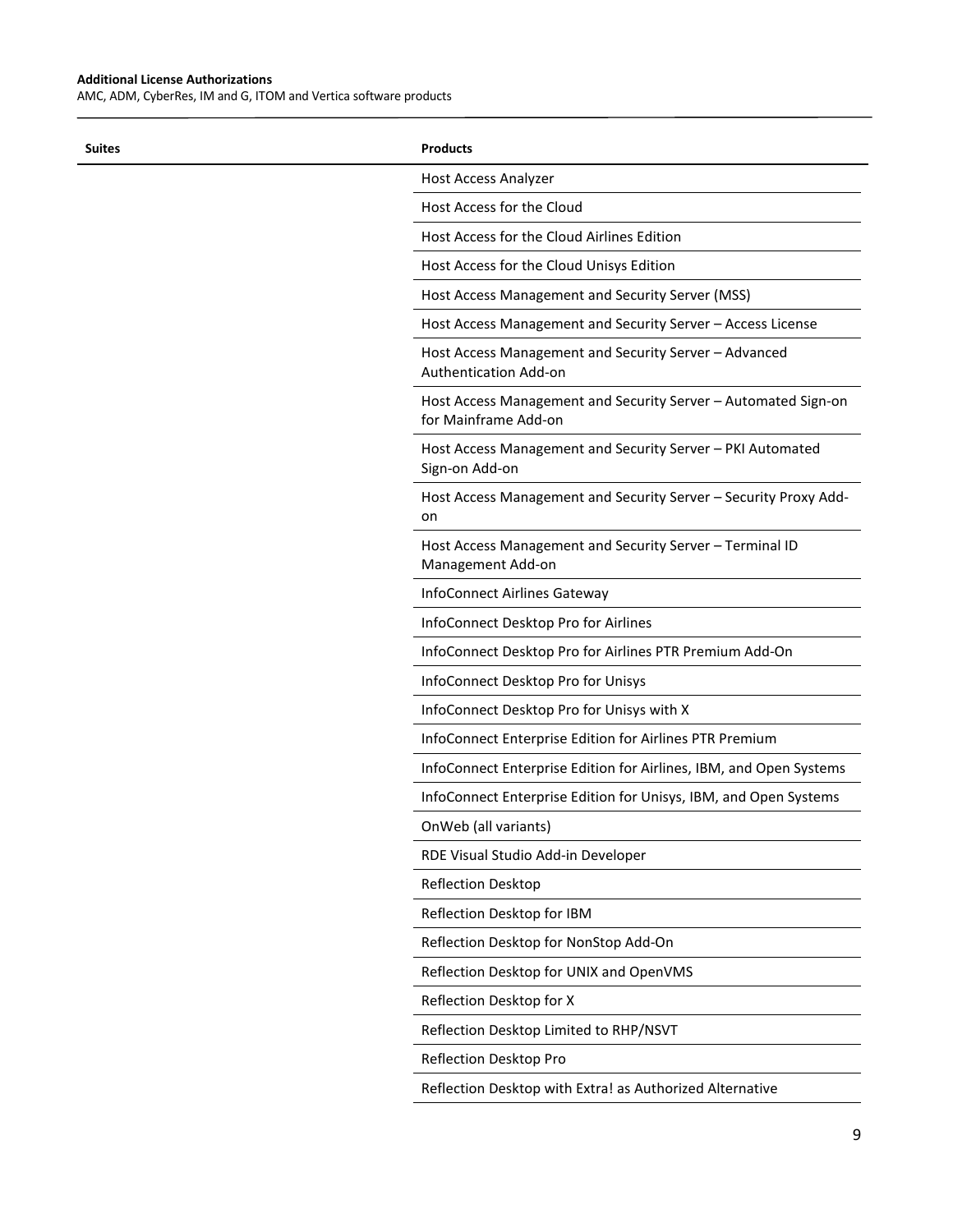AMC, ADM, CyberRes, IM and G, ITOM and Vertica software products

| <b>Suites</b> | <b>Products</b>                                                   |
|---------------|-------------------------------------------------------------------|
|               | Reflection for HP                                                 |
|               | Reflection for IBM                                                |
|               | Reflection for Secure IT Client for UNIX                          |
|               | Reflection for Secure IT Client for Windows                       |
|               | Reflection for Secure IT Gateway                                  |
|               | Reflection for Secure IT Server for UNIX                          |
|               | Reflection for the Multi-Host Enterprise Professional Edition     |
|               | Reflection for the Multi-Host Enterprise Standard Edition         |
|               | Reflection for the Web Airlines Edition with Printing             |
|               | Reflection for the Web Enterprise Edition                         |
|               | Reflection for the Web Unisys Edition                             |
|               | Reflection for UNIX and OpenVMS                                   |
|               | Rumba (all variants)                                              |
|               | Rumba+ (all variants)                                             |
|               | Verastream Bridge Integrator                                      |
|               | Verastream Host Integrator Development Kit                        |
|               | Verastream Host Integrator Server Kit                             |
|               | Verastream Software Development Kit (SDK) for Unisys and Airlines |
|               | Verastream UTS Listener                                           |
|               | ViewNow (all variants)                                            |

#### <span id="page-9-0"></span>**Legacy COBOL and Enterprise**

**ALA Name:** Additional License Authorizations for Legacy COBOL and Enterprise software products

**Document ID and Link: [5200-1799](https://www.microfocus.com/media/documentation/additional-license-authorizations-for-legacy-cobol-and-enterprise-software-products-documentation.pdf)**, June 7, 2021

| <b>Suites</b>                            | <b>Products</b>                   |
|------------------------------------------|-----------------------------------|
| Studio Enterprise Edition (all variants) | <b>Application Analyzer</b>       |
| Studio for COBOL Developers              | <b>Application Architect</b>      |
| Studio for ISVs                          | Application Server (all variants) |
|                                          | Appmaster Builder (all variants)  |
|                                          | <b>APS</b>                        |
|                                          | <b>COBOL Workbench</b>            |
|                                          |                                   |

Data Express (all variants)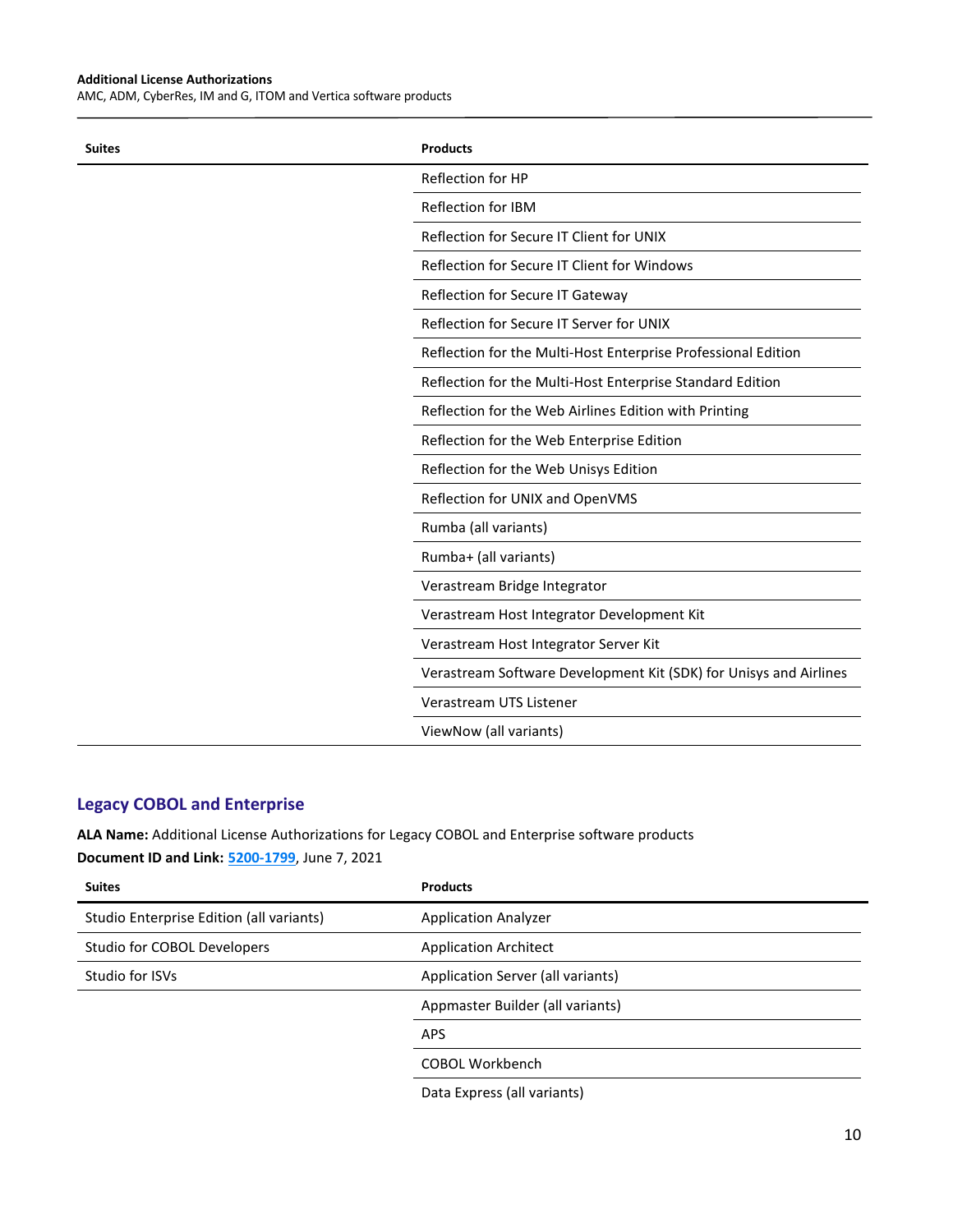$\overline{a}$ 

AMC, ADM, CyberRes, IM and G, ITOM and Vertica software products

| <b>Suites</b> | <b>Products</b>                                     |
|---------------|-----------------------------------------------------|
|               | Data Masking Module                                 |
|               | Dialog System                                       |
|               | kbAIM Code for zSeries                              |
|               | Mainframe Access Suite (all variants)               |
|               | Mainframe Express Enterprise Edition (all variants) |
|               | Mainframe Express (all variants)                    |
|               | Mainframe Manager                                   |
|               | Migrationware (all variants)                        |
|               | Modernization Workbench Desktop Edition             |
|               | Modernization Workbench Server                      |
|               | Net Express (all variants)                          |
|               | Object COBOL Developer Suite (OCDS)                 |
|               | Object COBOL                                        |
|               | Open PL/I (all variants)                            |
|               | Open PL/I Runtime                                   |
|               | reUZE Developer                                     |
|               | reUZE Server                                        |
|               | Revolve (all variants)                              |
|               | Server Enterprise Edition (all variants)            |
|               | Server Express (all variants)                       |
|               | Server for .NET                                     |
|               | Server for COBOL (all variants)                     |
|               | Server for Mainframe Migration (all variants)       |
|               | Server for SOA (all variants)                       |
|               | <b>Studio for Mainframe Migration</b>               |
|               | XDB Maintain (all variants)                         |
|               | XDBC (all variants)                                 |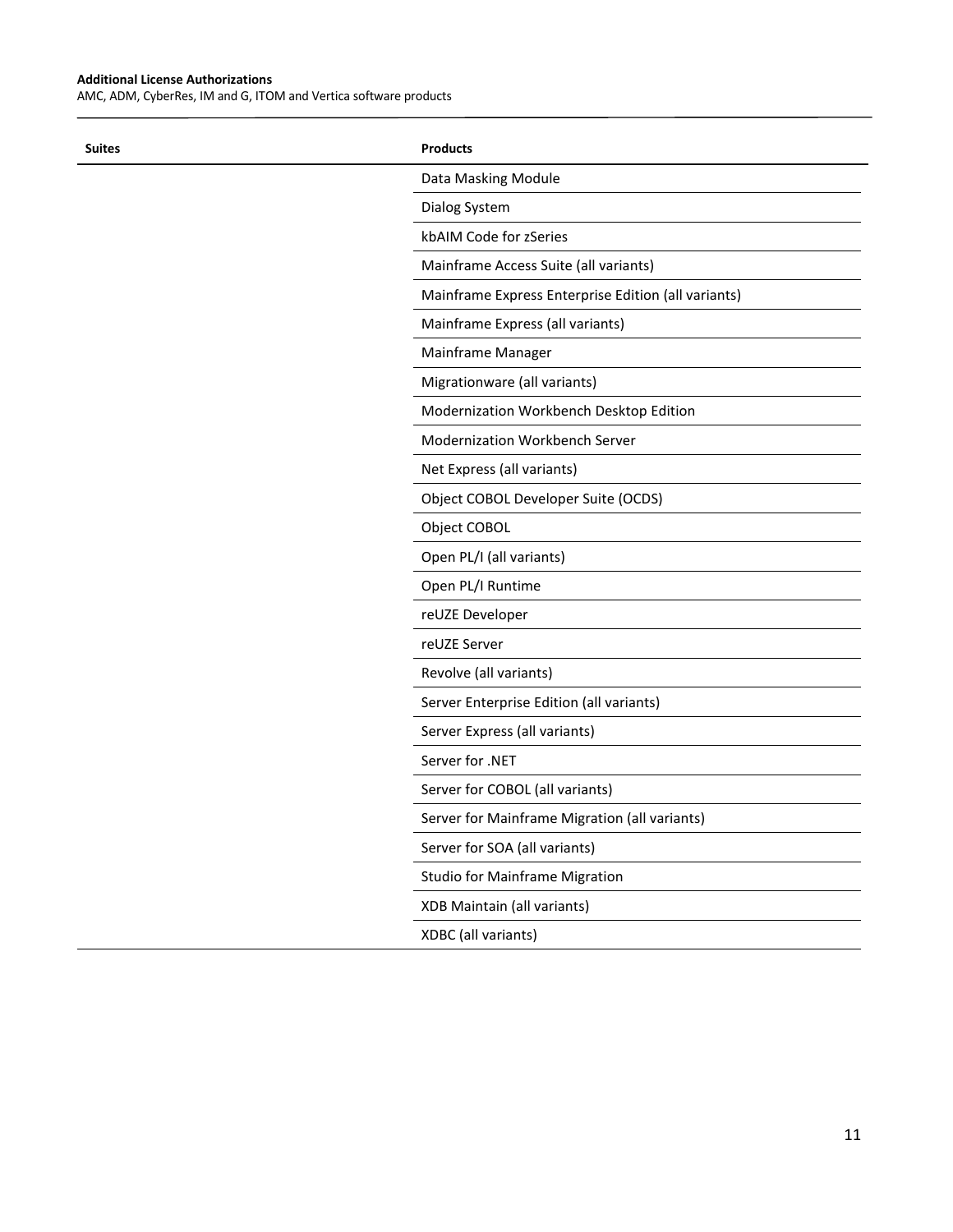#### <span id="page-11-0"></span>**Mainframe ADLM**

**ALA Name:** Additional License Authorizations for Mainframe ADLM software products

**Document ID and Link: [5200-1801](https://www.microfocus.com/media/documentation/additional-license-authorizations-for-mainframe-adlm-software-products-documentation.pdf)**, June 7, 2021

| <b>Suites</b>                                                         | <b>Products</b>                            |
|-----------------------------------------------------------------------|--------------------------------------------|
| Mainframe Suite for IBM Rational Development<br>and Test for System Z | Advanced Authentication Connector for z/OS |
|                                                                       | ChangeMan ECP                              |
|                                                                       | ChangeMan M+R                              |
|                                                                       | ChangeMan SSM                              |
|                                                                       | ChangeMan ZMF (all variants)               |
|                                                                       | ChangeMan ZMF Client Pack                  |
|                                                                       | Comparex (all variants)                    |
|                                                                       | StarTool (all variants)                    |

## <span id="page-11-1"></span>**RM/COBOL**

**ALA Name:** Additional License Authorizations for RM/COBOL software products

**Document ID and Link: [5200-1804](https://www.microfocus.com/media/documentation/additional-license-authorizations-for-rm-cobol-software-products-documentation.pdf)**, June 7, 2021

| <b>Suites</b> | <b>Products</b>                                        |
|---------------|--------------------------------------------------------|
|               | Relativity Data Manager                                |
|               | <b>Relativity Data Server</b>                          |
|               | <b>Relativity DBA</b>                                  |
|               | <b>Relativity Designer</b>                             |
|               | RM/COBOL Deployment System                             |
|               | RM/COBOL Development System                            |
|               | RM/COBOL Runtime System (all variants)                 |
|               | RM/COBOL SDK                                           |
|               | RM/InfoExpress Server                                  |
|               | <b>WOW Extensions</b>                                  |
|               | Xcentrisity Business Information Server (all variants) |
|               | <b>XML Extensions</b>                                  |
|               |                                                        |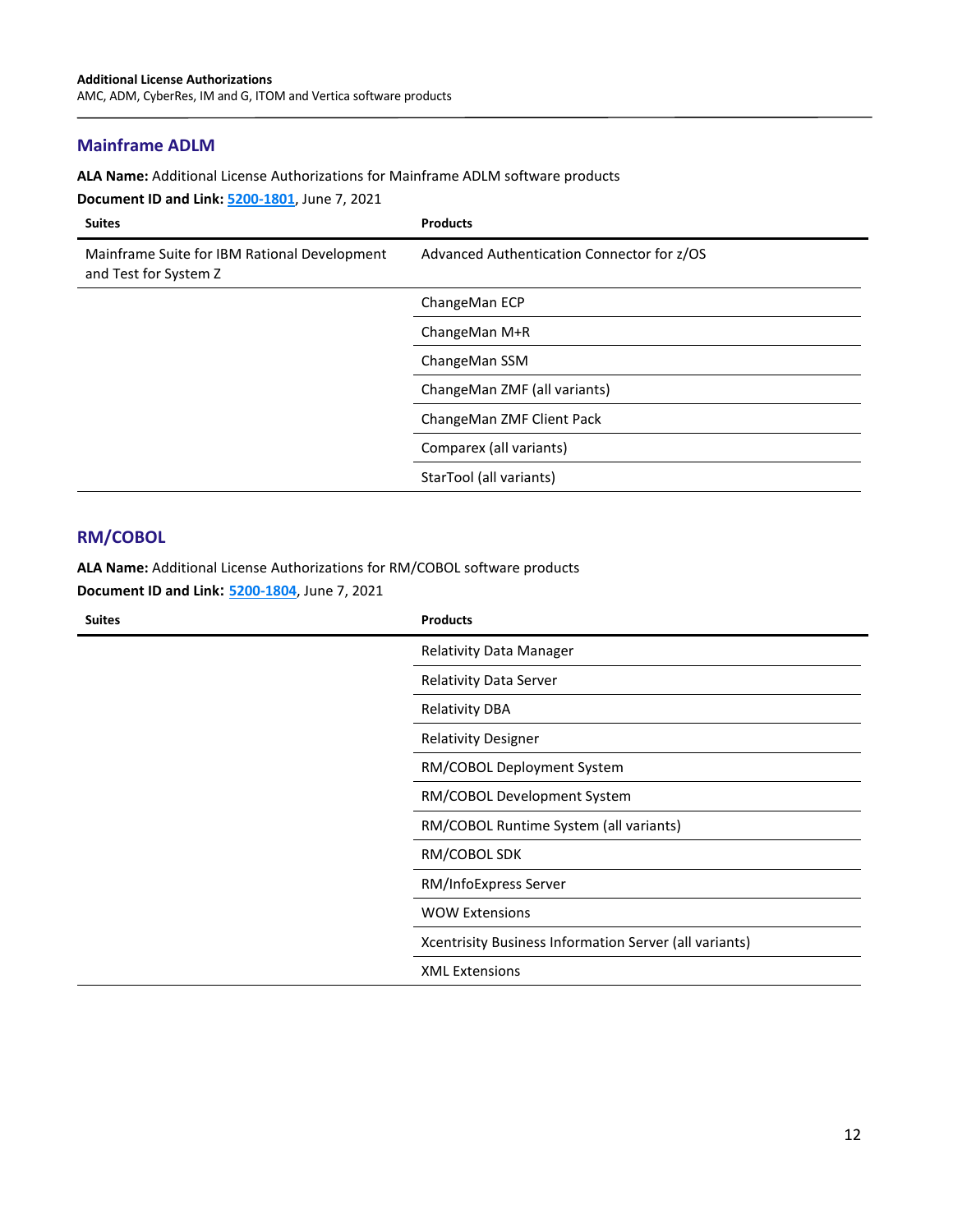## <span id="page-12-0"></span>**Visual COBOL and Enterprise**

**ALA Name:** Additional License Authorizations for Visual COBOL and Enterprise software products

**Document ID and Link: [5200-1807](https://www.microfocus.com/media/documentation/additional-license-authorizations-for-visual-cobol-and-enterprise-software-products-documentation.pdf)**, June 7, 2021

| <b>Suites</b>                                    | <b>Products</b>                                        |
|--------------------------------------------------|--------------------------------------------------------|
| Visual COBOL for Eclipse Distributed Edition     | <b>Business Rule Manager</b>                           |
| Visual COBOL for ISVs                            | <b>COBOL Analyzer</b>                                  |
| Visual COBOL Studio Distributed Edition for ISVs | <b>COBOL Server</b>                                    |
|                                                  | <b>COBOL Server for Stored Procedures</b>              |
|                                                  | COBOL 2010 Runtime                                     |
|                                                  | <b>COBOL 2010 Runtime Test Server</b>                  |
|                                                  | Database Connectors (all variants)                     |
|                                                  | Enterprise Analyzer (all variants)                     |
|                                                  | Enterprise Analyzer Server (all variants)              |
|                                                  | Enterprise Developer (all variants)                    |
|                                                  | Enterprise Server (all variants)                       |
|                                                  | Enterprise Server for Stored Procedures (all variants) |
|                                                  | <b>Enterprise Test Server</b>                          |
|                                                  | <b>Enterprise Test Server Premium</b>                  |
|                                                  | <b>Enterprise View</b>                                 |
|                                                  | Relativity Designer Suite for MF COBOL                 |
|                                                  | Relativity for Windows Workstations for MF COBOL       |
|                                                  | Relativity Server for MF COBOL                         |
|                                                  | Visual COBOL (all variants)                            |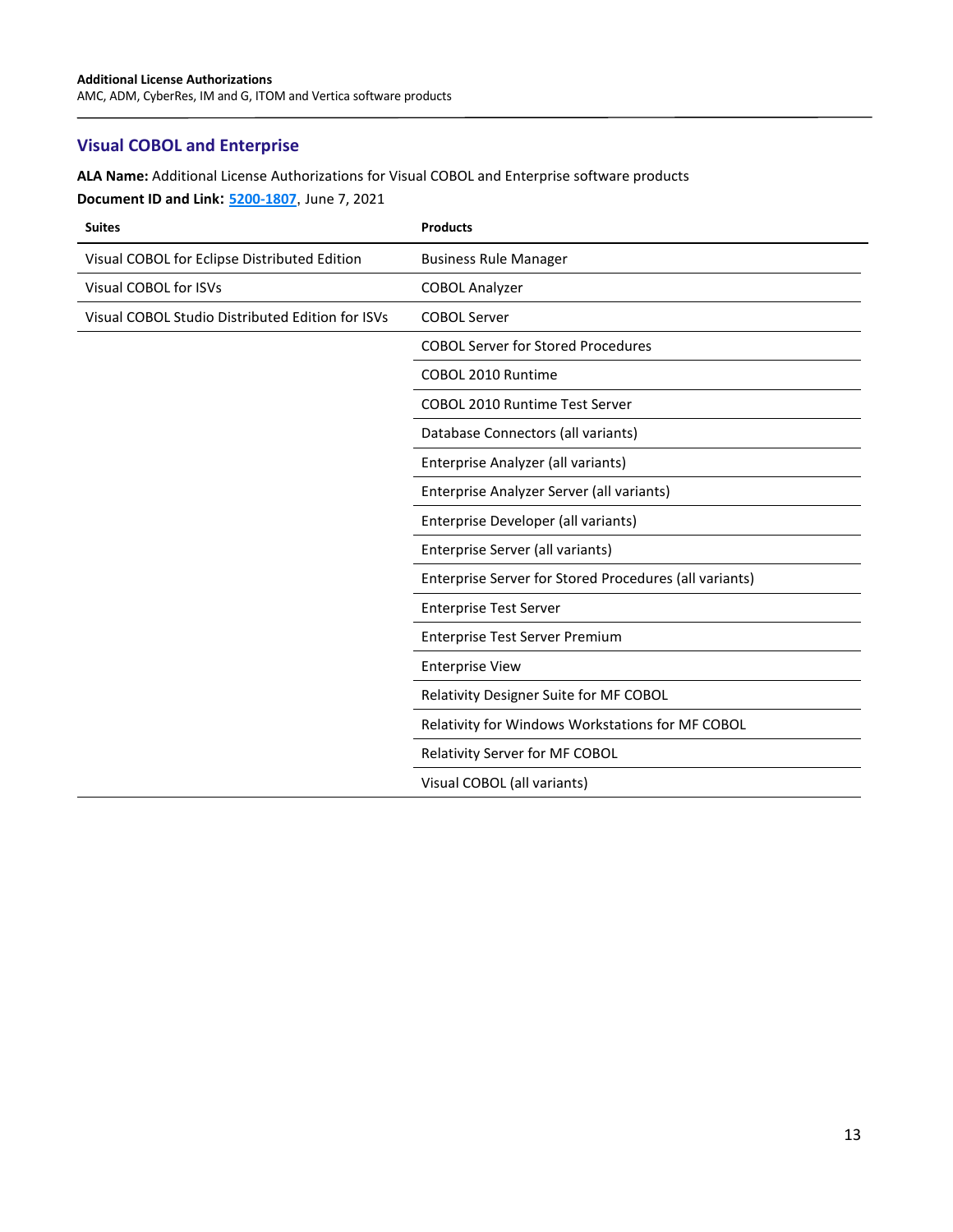# <span id="page-13-0"></span>**Application Delivery Management**

The next table lists the currently active Additional License Authorizations documents by Application Delivery Management software product. By clicking on the Document ID, the document will be downloaded.

#### <span id="page-13-1"></span>**AccuRev**

**ALA Name:** Additional License Authorizations for AccuRev software products

**Document ID and Link: [5200-1796](https://www.microfocus.com/media/documentation/additional-license-authorizations-for-accurev-software-products-documentation.pdf)**, June 7, 2021

| <b>Suites</b> | <b>Products</b>                              |
|---------------|----------------------------------------------|
|               | AccuBridge Defect Tracking Tool Integrations |
|               | AccuReplica Remote                           |
|               | AccuRev Backup Server                        |
|               | <b>AccuRev Enterprise Edition</b>            |
|               | AccuRev for LDAP Integration                 |
|               | AccuRev Plug-Ins (all variants)              |
|               | <b>AccuRev Redundant Server</b>              |
|               | AccuSync for Jira Data Center                |
|               | AccuSync SDK                                 |
|               | AccuSync Standard                            |
|               | AccuWork                                     |
|               | AccuWork Server                              |
|               | ClearCase Adapter                            |
|               | GitCentric                                   |

#### <span id="page-13-2"></span>**Functional Testing**

**ALA Name:** Additional License Authorizations for Functional Testing software products

**Document ID and Link: [5200-1733](https://www.microfocus.com/media/documentation/additional-license-authorizations-for-functional-testing-software-products-documentation.pdf)**, December 5, 2019

| <b>Suites</b>                                                                               | <b>Products</b>                                                                                  |
|---------------------------------------------------------------------------------------------|--------------------------------------------------------------------------------------------------|
| UFT Mobile Express Edition (previously called<br>Mobile Center Express Edition)             | Business Process Testing (previously called HPE Business Process<br>Testing)                     |
| UFT Mobile Pro Edition version 1 (previously<br>called Mobile Center Pro Edition version 1) | Functional Testing (previously called HPE Functional Testing)                                    |
| UFT Mobile Pro Edition version 2 (previously<br>called Mobile Center Pro Edition version 2) | Quick Test Professional Essentials (previously called HPE Quick Test<br>Professional Essentials) |
| UFT Mobile Enterprise Edition (previously called<br>Mobile Center Enterprise Edition)       | Service Test (previously called HPE Service Test)                                                |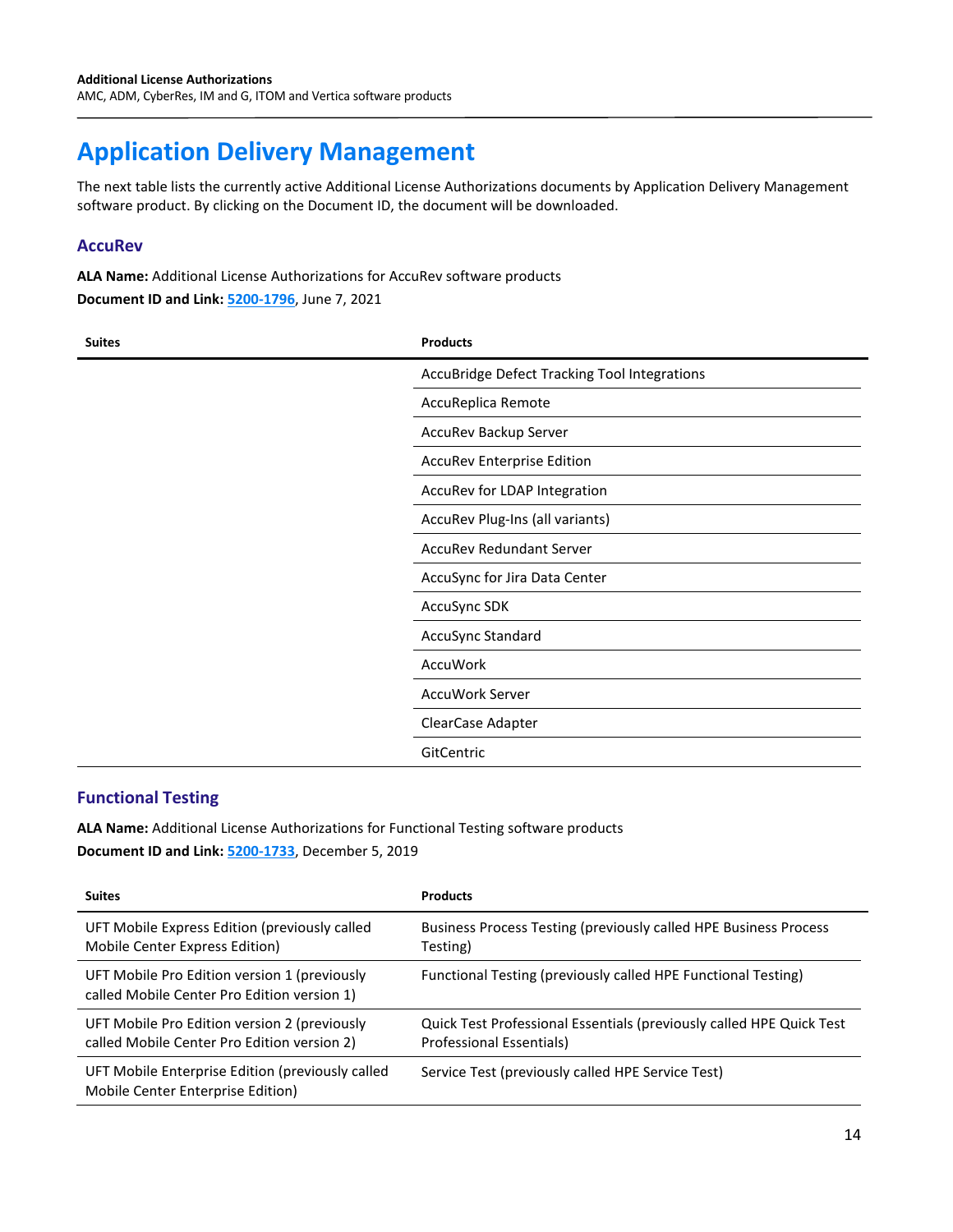AMC, ADM, CyberRes, IM and G, ITOM and Vertica software products

| <b>Suites</b>                                                                                  | <b>Products</b>                                                                                                                                                       |
|------------------------------------------------------------------------------------------------|-----------------------------------------------------------------------------------------------------------------------------------------------------------------------|
| UFT Mobile Ultimate Edition (previously called<br>Mobile Center Ultimate Edition)              | UFT Developer (previously called Unified Functional Testing Pro<br>Edition, HPE Unified Functional Testing Pro Edition and HP Lean<br><b>Functional Testing)</b>      |
| Synthetic Mobile Monitoring Suite (previously<br>called HPE Synthetic Mobile Monitoring Suite) | UFT Mobile Add-On (previously called Mobile Center Add-On and<br>HPE Mobile Center Add-On)                                                                            |
|                                                                                                | UFT One (previously called Unified Functional Testing Enterprise<br>Edition, HPE Unified Functional Testing Enterprise Edition and HPE<br>Unified Functional Testing) |
|                                                                                                | UFT Ultimate Edition (previously called Unified Functional Testing<br>Ultimate Edition and HPE Unified Functional Testing Ultimate<br>Edition)                        |

#### <span id="page-14-0"></span>**Lifecycle and Portfolio Management**

**ALA Name:** Additional License Authorizations for Lifecycle and Portfolio Management software products **Document ID and Link: [5200-1786](https://www.microfocus.com/media/documentation/additional-license-authorizations-for-lifecycle-and-portfolio-management-software-products-documentation.pdf)**, February 8, 2021

| <b>Suites</b>                                                      | <b>Products</b>                                            |
|--------------------------------------------------------------------|------------------------------------------------------------|
| Project and Portfolio Management Enterprise<br>Suite               | Agile Manager                                              |
| Project and Portfolio Management Portfolio<br><b>Manager Suite</b> | Application Lifecycle Management (ALM)                     |
| Project and Portfolio Management Project<br>Manager Suite          | Application Lifecycle Management Octane Developer Add-On   |
| Project and Portfolio Management Team Member<br>Suite              | Application Lifecycle Management Octane Enterprise Edition |
|                                                                    | Application Lifecycle Management Octane Pro Edition        |
|                                                                    | Project and Portfolio Management                           |
|                                                                    | <b>Quality Center Enterprise</b>                           |
|                                                                    | <b>Quality Center Express</b>                              |

#### <span id="page-14-1"></span>**Lifecycle and Portfolio Management (additional)**

**ALA Name:** Additional License Authorizations for Lifecycle and Portfolio Management (additional) software products **Document ID and Link: [5200-1800](https://www.microfocus.com/media/documentation/additional-license-authorizations-for-lifecycle-and-portfolio-management-software-products-additional-documentation.pdf)**, June 7, 2021

| <b>Suites</b>                          | <b>Products</b>                |
|----------------------------------------|--------------------------------|
| PVCS Professional Suite (all variants) | <b>ALM Solutions Connector</b> |
|                                        | Atlas                          |
|                                        | <b>Borland Agile</b>           |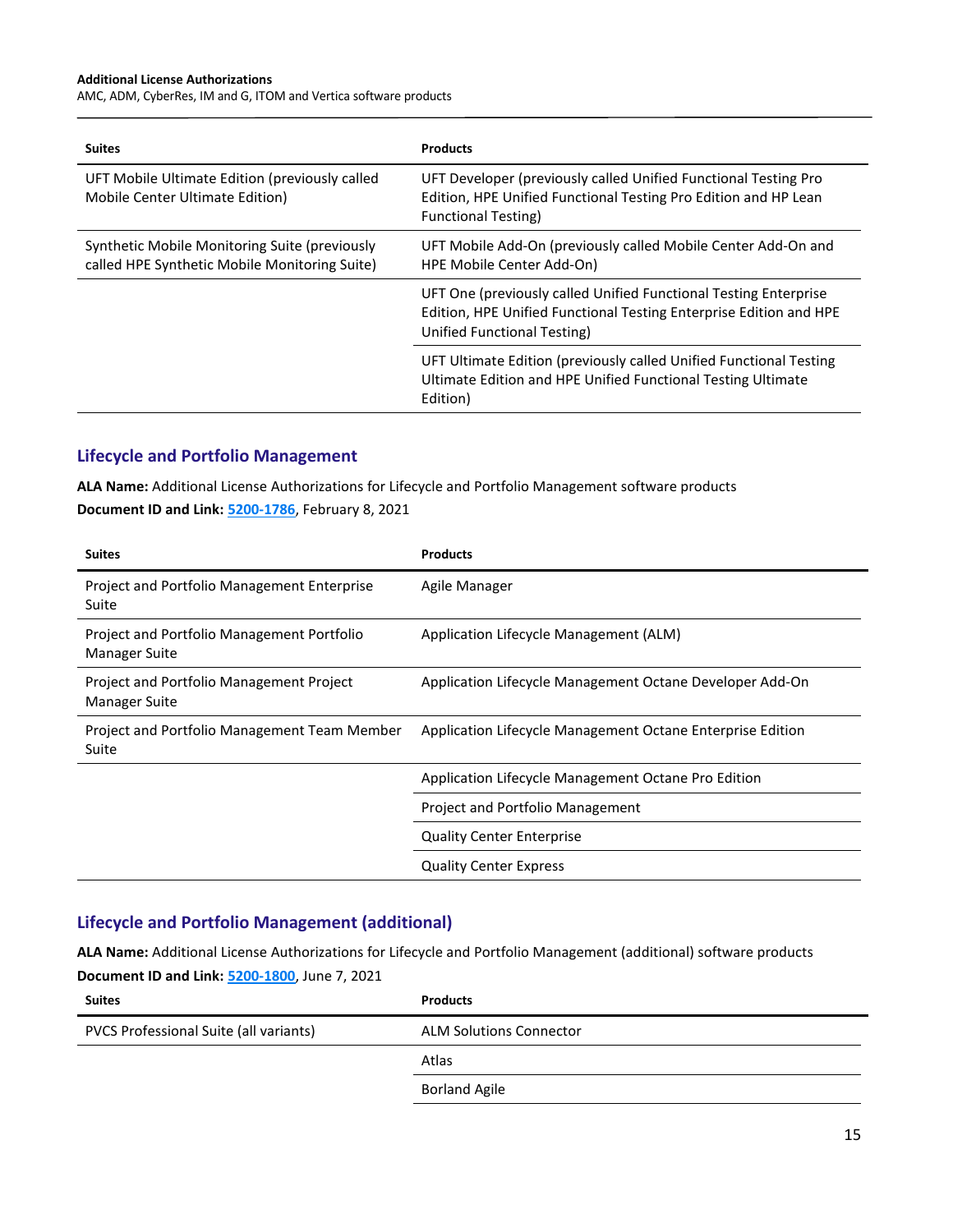$\overline{a}$ 

AMC, ADM, CyberRes, IM and G, ITOM and Vertica software products

| <b>Suites</b> | <b>Products</b>                               |
|---------------|-----------------------------------------------|
|               | Caliber (all variants)                        |
|               | CaliberRDM                                    |
|               | CaliberRM (all variants)                      |
|               | ChangeMan DS (all variants)                   |
|               | Connect                                       |
|               | <b>Connect Core</b>                           |
|               | Deployment Automation                         |
|               | DevPartner (all variants)                     |
|               | DevPartner for Visual C++ BoundsChecker Suite |
|               | Dimensions CM (all variants)                  |
|               | Dimensions Docker Registry                    |
|               | <b>Dimensions GIT Connector</b>               |
|               | <b>Dimensions Replicator</b>                  |
|               | Dimensions RM (all variants)                  |
|               | Optimal Trace Enterprise Edition              |
|               | Prototype Composer                            |
|               | PVCS Tracker (all variants)                   |
|               | PVCS Version Manager (all variants)           |
|               | QARun (all variants)                          |
|               | Reconcile                                     |
|               | Release Control                               |
|               | Release Vault                                 |
|               | Rhythm (all variants)                         |
|               | StarTeam (all variants)                       |
|               | StarTeam DataMart                             |
|               | StarTeam Synchronizer                         |
|               | TeamDefine (all variants)                     |
|               | TeamInspector                                 |
|               | TestPartner (all variants)                    |
|               | Together (all variants)                       |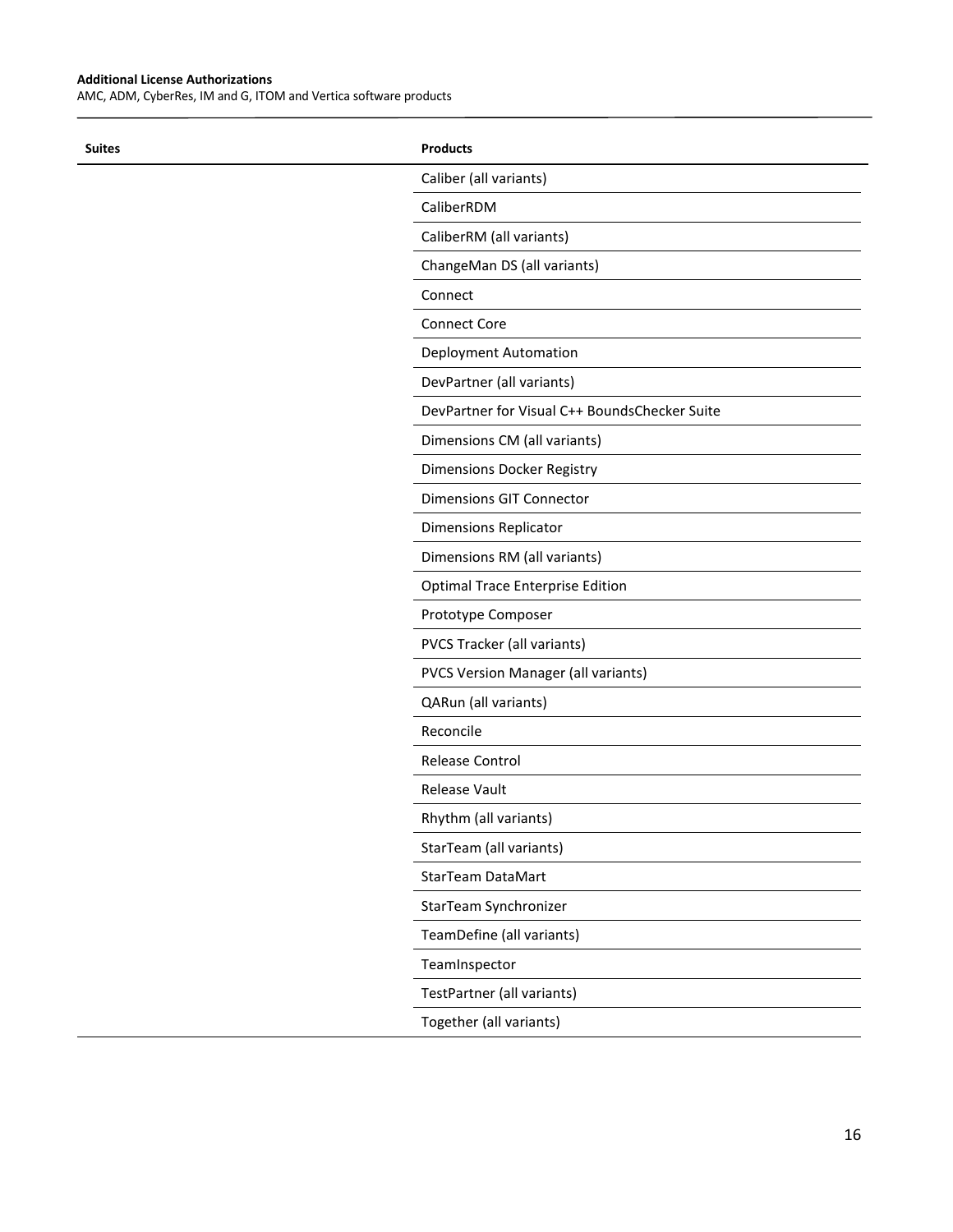#### <span id="page-16-0"></span>**Performance Testing**

**ALA Name:** Additional License Authorizations for Performance Testing software products **Document ID and Link: [5200-1841](https://www.microfocus.com/media/documentation/additional-license-authorizations-for-performance-testing-software-products-documentation.pdf)**, March 1, 2022

| <b>Suites</b> | <b>Products</b>                                                                             |
|---------------|---------------------------------------------------------------------------------------------|
|               | Diagnostics for LoadRunner Professional and LoadRunner Enterprise<br><b>Premium Edition</b> |
|               | LoadRunner Professional (previously called LoadRunner)                                      |
|               | LoadRunner Enterprise (previously called Performance Center)                                |
|               | Network Capture                                                                             |
|               | <b>Network Virtualization</b>                                                               |
|               | Network Virtualization for LoadRunner                                                       |
|               | Network Virtualization for LoadRunner Add-on                                                |
|               | Network Virtualization for Performance Center                                               |
|               | Network Virtualization for Performance Center Add-on                                        |
|               | Service Virtualization Enterprise Edition                                                   |
|               | Service Virtualization Virtual Service                                                      |

#### <span id="page-16-1"></span>**Silk**

**ALA Name:** Additional License Authorizations for Silk software products **Document ID and Link: [5200-1806](https://www.microfocus.com/media/documentation/additional-license-authorizations-for-silk-software-products-documentation.pdf)**, June 7, 2021

| <b>Suites</b> | <b>Products</b>                          |
|---------------|------------------------------------------|
|               | Silk Performance Manager                 |
|               | Silk4J                                   |
|               | Silk4Net                                 |
|               | SilkCentral (all variants)               |
|               | SilkPerformer .NET Explorer              |
|               | SilkPerformer Java Explorer              |
|               | SikPerformer (all variants)              |
|               | SilkPerformer Server Analysis Module     |
|               | SilkPerformer SOA Edition (all variants) |
|               | SilkTest (all variants)                  |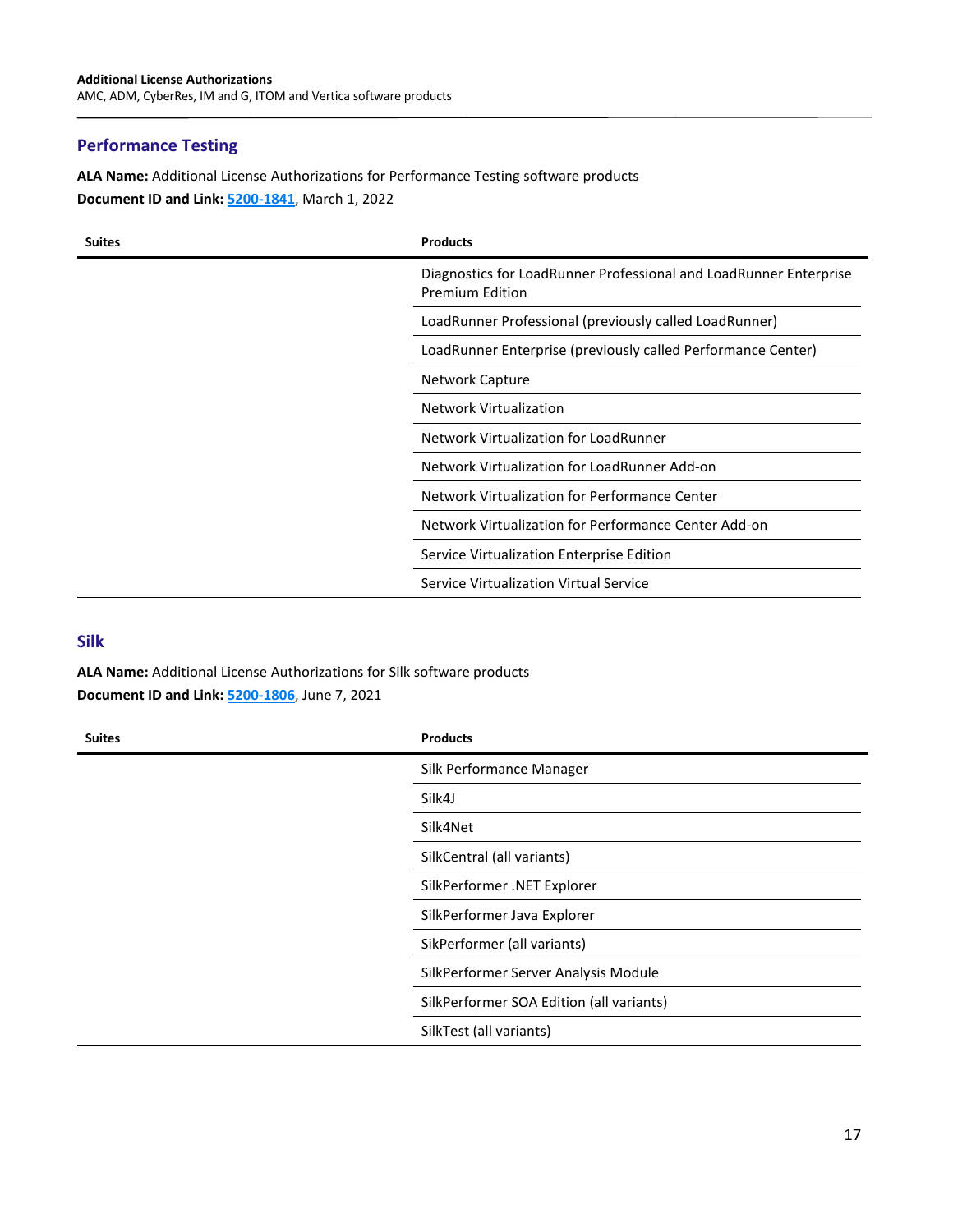# <span id="page-17-0"></span>**CyberRes**

The next table lists the currently active Additional License Authorizations documents by CyberRes software product. By clicking on the Document ID, the document will be downloaded.

#### <span id="page-17-1"></span>**Administration and Security**

**ALA Name:** Additional License Authorizations for Administration and Security Products

**Document ID and Link: [5200-1810](https://www.microfocus.com/pnx/media/documentation/additional-license-authorizations-for-administration-and-security-products-documentation.pdf)**, July 5, 2021

| <b>Suites</b> | <b>Products</b>                          |
|---------------|------------------------------------------|
|               | Change Guardian                          |
|               | Directory & Resource Administrator (DRA) |
|               | Group Policy Administrator               |
|               | <b>Security Solutions</b>                |
|               | <b>TGAudit</b>                           |
|               | <b>TGDetect</b>                          |
|               | TGSecure                                 |
|               | Universal Policy Administrator           |

#### <span id="page-17-2"></span>**Application Security**

**ALA Name:** Additional License Authorizations for Application Security software products **Document ID and Link: [5200-1835](https://www.microfocus.com/media/documentation/additional-license-authorizations-for-application-security-software-products-documentation.pdf)**, December 3, 2021

| <b>Suites</b>                                                                                                                                                      | <b>Products</b>                                                                                                                                 |
|--------------------------------------------------------------------------------------------------------------------------------------------------------------------|-------------------------------------------------------------------------------------------------------------------------------------------------|
| Security Fortify Express Edition Suite (previously<br>called HPE Security Fortify Express Edition Suite)                                                           | Security ArcSight Application View (previously called HPE Security<br>ArcSight Application View)                                                |
| Security Fortify Premium Edition Suite (previously<br>called HPE Security Fortify Premium Edition Suite)                                                           | Fortify Audit Assistant On-Premise                                                                                                              |
| Security Fortify Ultimate Edition Suite (previously<br>called HPE Security Fortify Ultimate Edition Suite)                                                         | Devinspect (previously called HPE Devinspect)                                                                                                   |
| Security Fortify Runtime Suite (previously called<br>HPE security Fortify Runtime Suite)                                                                           | Security Fortify for Managed Service Provider on Premise<br>(previously called HPE Security Fortify for Managed Service Provider<br>on Premise) |
| Security Software Security Center Build to Order<br>Starter Edition (previously called HPE Security<br>Software Security Center Build to Order Starter<br>Edition) | Security Fortify Governance (previously called HPE Security Fortify<br>Governance)                                                              |
| Security Software Security Center Build to Order<br>Starter Edition w/o SSC Server (previously called                                                              | Security Fortify Real-Time Analyzer (previously called HPE Security<br>Fortify Real-Time Analyzer).                                             |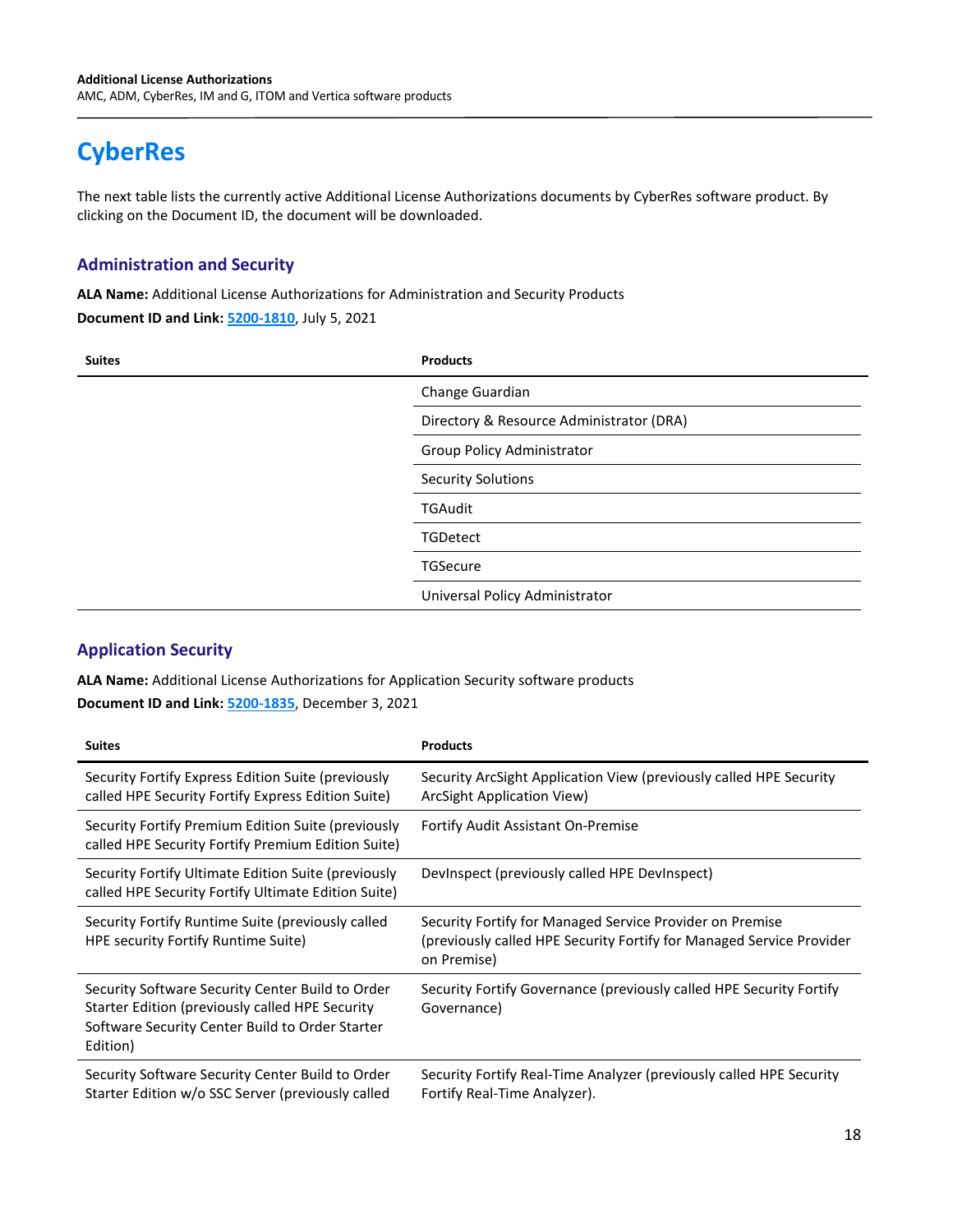AMC, ADM, CyberRes, IM and G, ITOM and Vertica software products

| <b>Suites</b>                                                                                                                                                            | <b>Products</b>                                                                                        |
|--------------------------------------------------------------------------------------------------------------------------------------------------------------------------|--------------------------------------------------------------------------------------------------------|
| HPE Security Software Security Center Build to<br>Order Starter Edition w/o SSC Server)                                                                                  |                                                                                                        |
| Security WebInspect Enterprise Build to Order<br>Starter Edition Suite (previously called HPE<br>Security WebInspect Enterprise Build to Order<br>Starter Edition Suite) | Security Fortify Runtime (previously called HPE Security Fortify<br>Runtime)                           |
| Security WebInspect Enterprise Security<br>Consultant Suite (previously called HPE Security<br>WebInspect Enterprise Security Consultant Suite)                          | Security Fortify Static Code Analyzer (previously called HPE Security<br>Fortify Static Code Analyzer) |
|                                                                                                                                                                          | Security Fortify Concurrent Scanning License Model                                                     |
|                                                                                                                                                                          | Security Application Defender (previously called HPE Security<br>Application Defender)                 |
|                                                                                                                                                                          | Software Security Center (previously called HPE Software Security<br>Center)                           |
|                                                                                                                                                                          | Security WebInspect (previously called HPE Security WebInspect)                                        |
|                                                                                                                                                                          | Security WebInspect Enterprise (previously called HPE Security<br><b>WebInspect Enterprise)</b>        |
|                                                                                                                                                                          | Sonatype Fortify On Premise                                                                            |

## <span id="page-18-0"></span>**Data Security**

**ALA Name:** Additional License Authorizations for Data Security software products **Document ID and Link: [5200-1846](https://www.microfocus.com/media/documentation/additional-license-authorizations-for-data-security-software-products-documentation.pdf)**, May 22, 2022

| <b>Suites</b>                                                                         | <b>Products</b>                                                             |
|---------------------------------------------------------------------------------------|-----------------------------------------------------------------------------|
| SecureData Enterprise Data Warehouse Starter<br>Edition                               | SecureData Enterprise                                                       |
| SecureData Enterprise Data Warehouse<br><b>Enterprise Edition</b>                     | SecureData Enterprise Integrations to Cloud Services                        |
| SecureData Enterprise Infrastructure Suite 1-<br>Production and Test and Development  | SecureData Enterprise Data Warehouse                                        |
| SecureData Enterprise Infrastructure Suite 1-<br>Disaster Recovery                    | SecureData for Snowflake                                                    |
| SecureData Enterprise Infrastructure Suite 2 -<br>Production and Test and Development | SecureData Format-Preserving Encryption (FPE) for ArcSight Data<br>Platform |
| SecureData Enterprise Infrastructure Suite 2-<br>Disaster Recovery                    | SecureData Mobile                                                           |
| SecureData Suite for Hadoop Starter Edition                                           | SecureData Payments                                                         |
| SecureData Suite for Hadoop Enterprise Edition                                        | SecureData Sentry                                                           |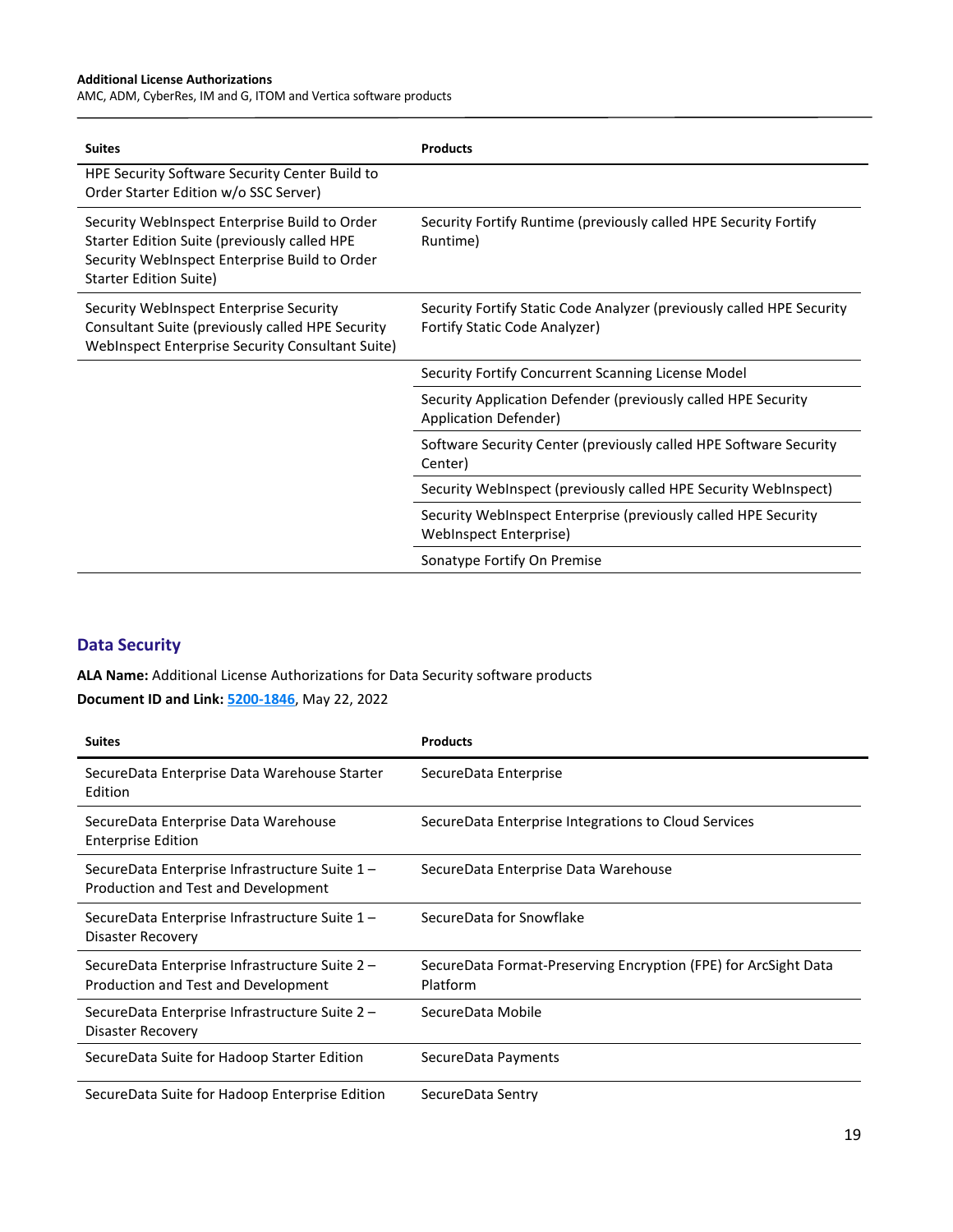AMC, ADM, CyberRes, IM and G, ITOM and Vertica software products

| <b>Suites</b>                                                                        | <b>Products</b>                                    |
|--------------------------------------------------------------------------------------|----------------------------------------------------|
| SecureData Suite for Open Systems Suite Standard<br>Edition - Test and Development   | SecureData Transparent Data Protection for NonStop |
| SecureData Suite for Open Systems Suite<br>Enterprise Edition - Test and Development | SecureData Web                                     |
|                                                                                      | SecureFile                                         |
|                                                                                      | SecureMail                                         |
|                                                                                      | SecureStorage                                      |
|                                                                                      | SmartCipher                                        |

#### <span id="page-19-0"></span>**File Analysis Suite**

**ALA Name:** Additional License Authorizations for File Analysis Suite Products **Document ID and Link: [5200-1831](https://www.microfocus.com/media/documentation/additional-license-authorizations-for-file-analysis-suite-products-documentation.pdf)**, November 2, 2021

| <b>Suites</b> | <b>Products</b>           |
|---------------|---------------------------|
|               | File Analysis Suite (FAS) |
|               |                           |

#### <span id="page-19-1"></span>**Identity and Access Management**

**ALA Name:** Additional License Authorizations for Identity and Access Management Products **Document ID and Link: [5200-1811](https://www.microfocus.com/pnx/media/documentation/additional-license-authorizations-for-identity-and-access-management-products-documentation.pdf)**, July 5, 2021

| <b>Suites</b> | <b>Products</b>                           |
|---------------|-------------------------------------------|
|               | <b>Access Manager</b>                     |
|               | <b>Advanced Authentication</b>            |
|               | Client Login Extension                    |
|               | eDirectory                                |
|               | <b>Identity Access</b>                    |
|               | <b>Identity Administration</b>            |
|               | <b>Identity Governance</b>                |
|               | Identity Intelligence                     |
|               | <b>Identity Management Administration</b> |
|               | <b>Identity Manager</b>                   |
|               | <b>Identity Tracking</b>                  |
|               | <b>LDAP Proxy</b>                         |
|               | Privileged Account Manager                |
|               |                                           |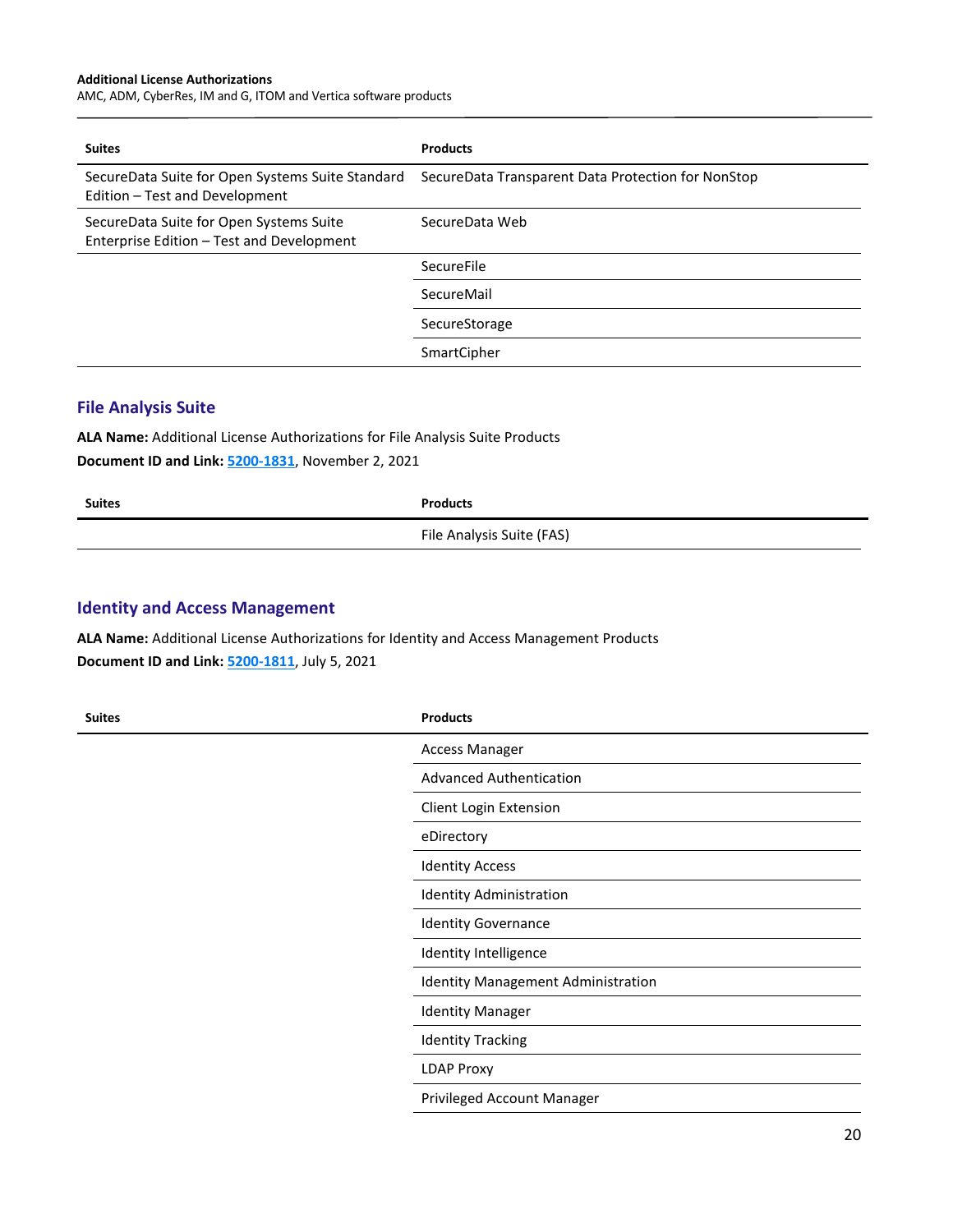AMC, ADM, CyberRes, IM and G, ITOM and Vertica software products

| <b>Suites</b> | <b>Products</b>             |
|---------------|-----------------------------|
|               | <b>Risk Service</b>         |
|               | Secure API Manager          |
|               | SecureLogin                 |
|               | Self Service Password Reset |

#### <span id="page-20-0"></span>**Security Operations products – Standard Edition Model**

**ALA Name:** Additional License Authorizations for Security Operations products – Standard Edition Model and Interset UEBA **Document ID and Link: [5200-1843](https://www.microfocus.com/media/documentation/additional-license-authorizations-for-security-operations-products-standard-edition-model-and-interset-ueba-documentation.pdf)**, March 23, 2022

| <b>Suites</b> | <b>Products</b>                                               |
|---------------|---------------------------------------------------------------|
|               | ArcSight Enterprise Security Manager (ESM) Standard Edition   |
|               | ArcSight Logger Standard Edition                              |
|               | ArcSight Intelligence Standard Edition                        |
|               | ArcSight Interset Standard Edition                            |
|               | ArcSight Management Center (ArcMC) Software                   |
|               | ArcSight Recon Standard Edition                               |
|               | Security Open Data Platform (SODP)                            |
|               | Third Party Destination add-on per Target                     |
|               | Transformation Hub - formerly ArcSight Event Broker           |
|               | ArcSight L7600 for Logger Gen9 Server                         |
|               | ArcSight L7700 for Logger Gen10 Server                        |
|               | ArcSight E7600 for ESM Gen9 Server                            |
|               | ArcSight E7700 for ESM Gen10 Server                           |
|               | ArcSight C6600 Gen9 for Connector Hosting Server              |
|               | ArcSight C6700 Gen10 for Connector Hosting Server             |
|               | CyberRes Galaxy Threat Acceleration Program Plus              |
|               | <b>Interset Security User and Entity Behavioral Analytics</b> |

#### <span id="page-20-1"></span>**Sentinel**

**ALA Name:** Additional License Authorizations for Sentinel Products **Document ID and Link: [5200-1819](https://www.microfocus.com/pnx/media/documentation/additional-license-authorizations-for-sentinel-products-documentation.pdf)**, September 29, 2021

| <b>Suites</b> | <b>Products</b> |
|---------------|-----------------|
|               | Sentinel        |
|               |                 |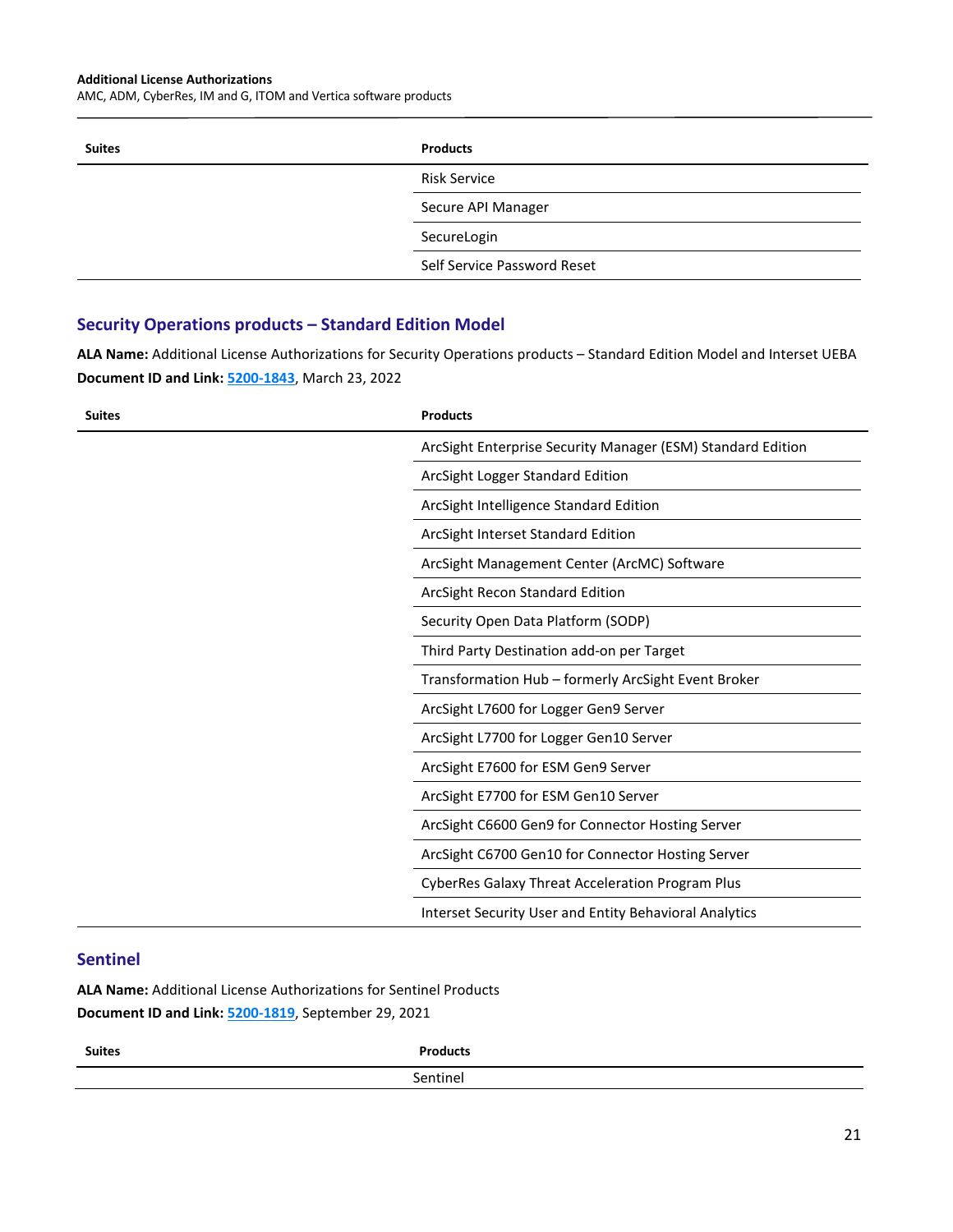# <span id="page-21-0"></span>**Information Management and Governance**

## <span id="page-21-1"></span>**Archiving and Risk Management**

**ALA Name:** Additional License Authorizations for Archiving and Risk Management software products **Document ID and Link: [5200-1696](https://www.microfocus.com/media/documentation/additional-license-authorizations-for-archiving-and-risk-management-software-products-documentation.pdf)**, November 19, 2018

| <b>Suites</b> | Products                                      |
|---------------|-----------------------------------------------|
|               | Legal Hold (previously called HPE Legal Hold) |

#### <span id="page-21-2"></span>**Collaboration Solutions**

**ALA Name:** Additional License Authorizations for Collaboration Solutions Products **Document ID and Link: [5200-1844](https://www.microfocus.com/pnx/media/documentation/additional-license-authorization-for-collaboration-solutions-products-documentation.pdf)**, April 26, 2022

| <b>Suites</b>                                                     | <b>Products</b>                            |
|-------------------------------------------------------------------|--------------------------------------------|
| Micro Focus Enterprise Messaging Suite                            | GroupWise                                  |
| Micro Focus Open Workgroup Suite                                  | GroupWise Disaster Recovery                |
| Micro Focus Open Workgroup Suite Small<br><b>Business Edition</b> | GroupWise Mailbox Management               |
|                                                                   | GroupWise Reporting & Monitoring           |
|                                                                   | <b>GroupWise Forensics</b>                 |
|                                                                   | Micro Focus Business Continuity Clustering |
|                                                                   | Micro Focus Filr                           |
|                                                                   | Micro Focus iPrint                         |
|                                                                   | Micro Focus Open Enterprise Server         |
|                                                                   | Micro Focus Secure Messaging Gateway       |
|                                                                   | Micro Focus Vibe                           |
|                                                                   | Micro Focus Retain                         |

#### <span id="page-21-3"></span>**Connected**

**ALA Name:** Additional License Authorizations for Connected software products **Document ID and Link: [5200-1697](https://www.microfocus.com/media/documentation/additional-license-authorizations-for-connected-software-products-documentation.pdf)**, November 19, 2018

| <b>Suites</b> | <b>Products</b>                                           |
|---------------|-----------------------------------------------------------|
|               | Connected Backup (previously called HPE Connected Backup) |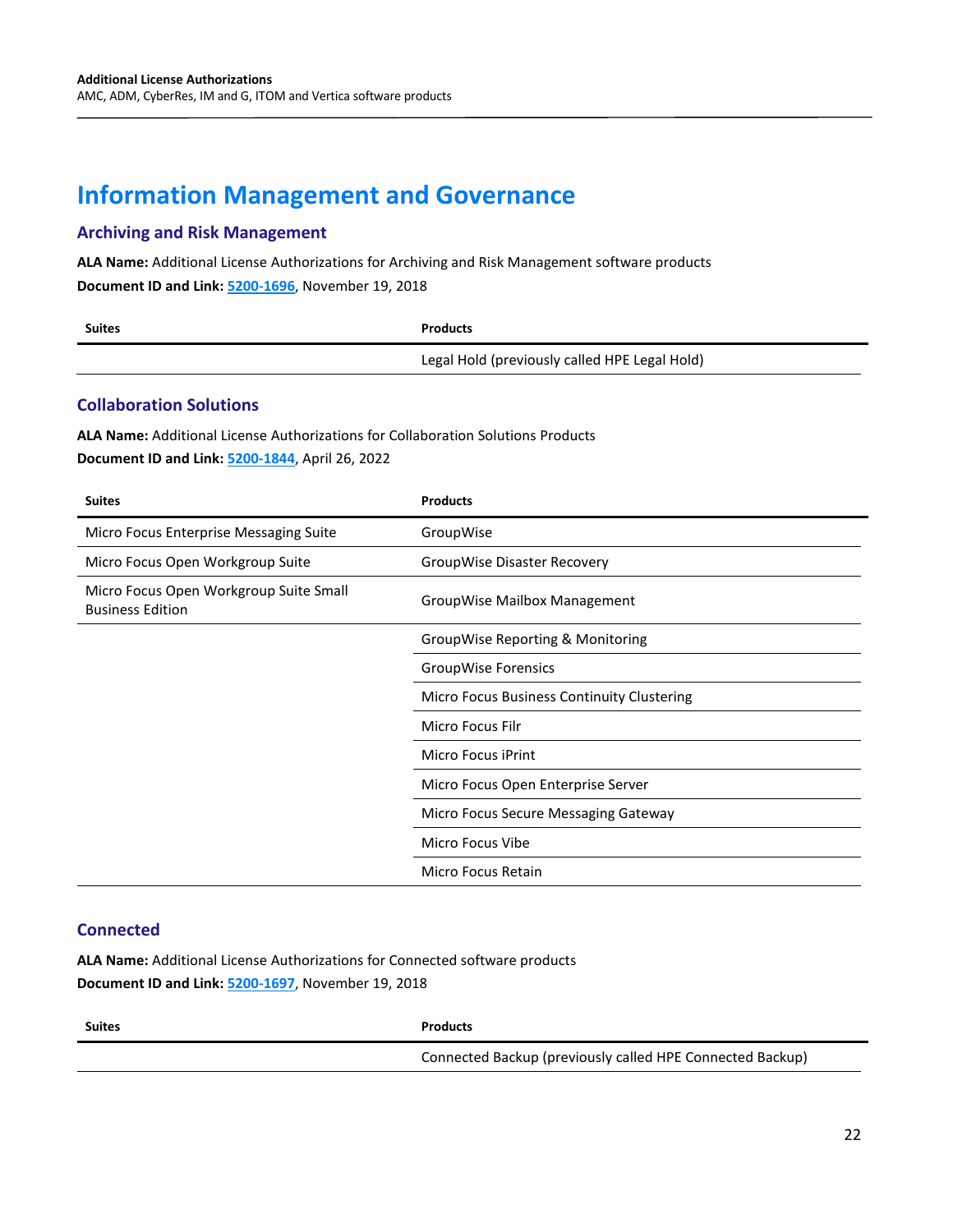#### <span id="page-22-0"></span>**Data Protection**

**ALA Name:** Additional License Authorizations for Data Protection software products **Document ID and Link: [5200-1838](https://www.microfocus.com/pnx/media/documentation/additional-license-authorizations-for-data-protection-software-products-documentation.pdf)**, December 15, 2021

| <b>Suites</b> | <b>Products</b>                                                                          |
|---------------|------------------------------------------------------------------------------------------|
|               | Adaptive Backup and Recovery                                                             |
|               | Backup Navigator (previously called HPE Backup Navigator)                                |
|               | Data Protector (previously called HPE Data Protector)                                    |
|               | Data Protector Express                                                                   |
|               | Data Protector Management Pack (previously called HPE Data<br>Protector Management Pack) |
|               | Data Protector Premium                                                                   |
|               | PlateSpin Migrate                                                                        |
|               | Virtual Machine Explorer (previously called HPE Virtual Machine<br>Explorer)             |

#### <span id="page-22-1"></span>**IDOL**

**ALA Name:** Additional License Authorizations for IDOL software products **Document ID and Link: [5200-1823](https://www.microfocus.com/pnx/media/documentation/additional-license-authorizations-for-idol-software-products-documentation.pdf)**, October 7, 2021

| <b>Suites</b> | <b>Products</b>                                     |
|---------------|-----------------------------------------------------|
|               | <b>Audio Analytics</b>                              |
|               | <b>Broadcast Monitoring</b>                         |
|               | <b>Broadcast Monitoring Social Media Connectors</b> |
|               | <b>IDOL Connectors</b>                              |
|               | <b>IDOL ControlPoint Add On</b>                     |
|               | <b>IDOL Express</b>                                 |
|               | <b>IDOL Express Search</b>                          |
|               | <b>IDOL Premium</b>                                 |
|               | <b>IDOL Premium Search</b>                          |
|               | <b>IDOL Ultimate</b>                                |
|               | Law Enforcement Media Analysis (LEMA)               |
|               | Media Management and Analysis Platform              |
|               | <b>Surveillance Analytics</b>                       |
|               | <b>Visual Analytics</b>                             |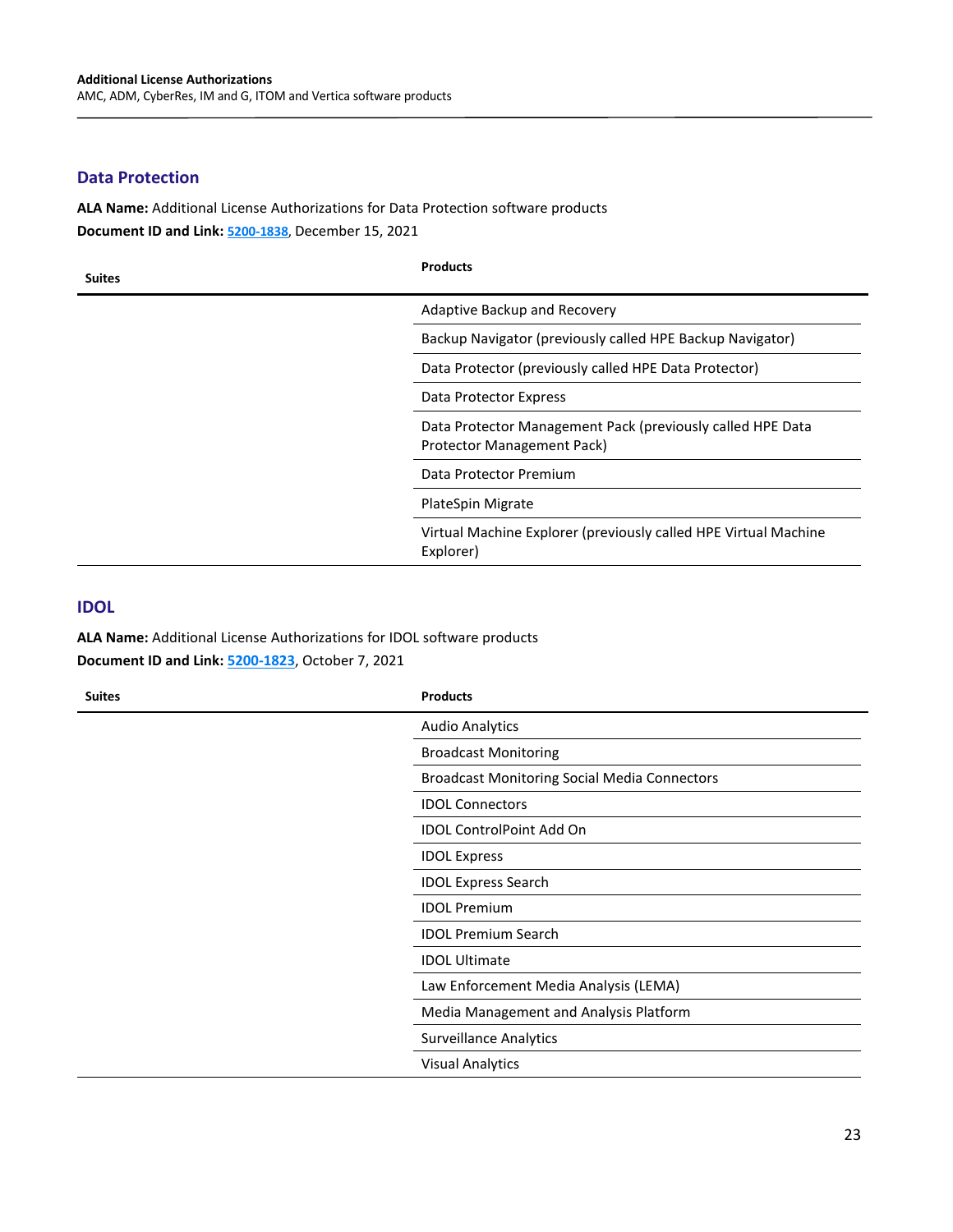## <span id="page-23-0"></span>**Secure Content Management**

**ALA Name:** Additional License Authorizations for Secure Content Management software products **Document ID and Link: [5200-1789](https://www.microfocus.com/media/documentation/additional-license-authorizations-for-secure-content-management-software-products-documentation.pdf)**, March 10, 2021

| <b>Suites</b> | <b>Products</b>                                                                                                     |
|---------------|---------------------------------------------------------------------------------------------------------------------|
|               | ControlPoint (previously called HPE ControlPoint)                                                                   |
|               | Content Manager (previously called HPE Content Manager, HP<br>Records Manager and HP TRIM)                          |
|               | Structured Data Manager (previously called HPE Structured Data<br>Manager and HP Application information Optimizer) |

#### <span id="page-23-1"></span>**Unified Endpoint Management**

**ALA Name:** Additional License Authorizations for Unified Endpoint Management Products **Document ID and Link: [5200-1808](https://www.microfocus.com/pnx/media/documentation/additional-license-authorizations-for-unified-endpoint-management-products-documentation.pdf)**, July 5, 2021

| <b>Suites</b>         | <b>Products</b>                          |
|-----------------------|------------------------------------------|
| <b>ZENworks Suite</b> | Desktop Containers Application Streaming |
|                       | <b>ZENworks Configuration Management</b> |
|                       | <b>ZENworks Asset Management</b>         |
|                       | <b>ZENworks Patch Management</b>         |
|                       | <b>ZENworks Service Desk</b>             |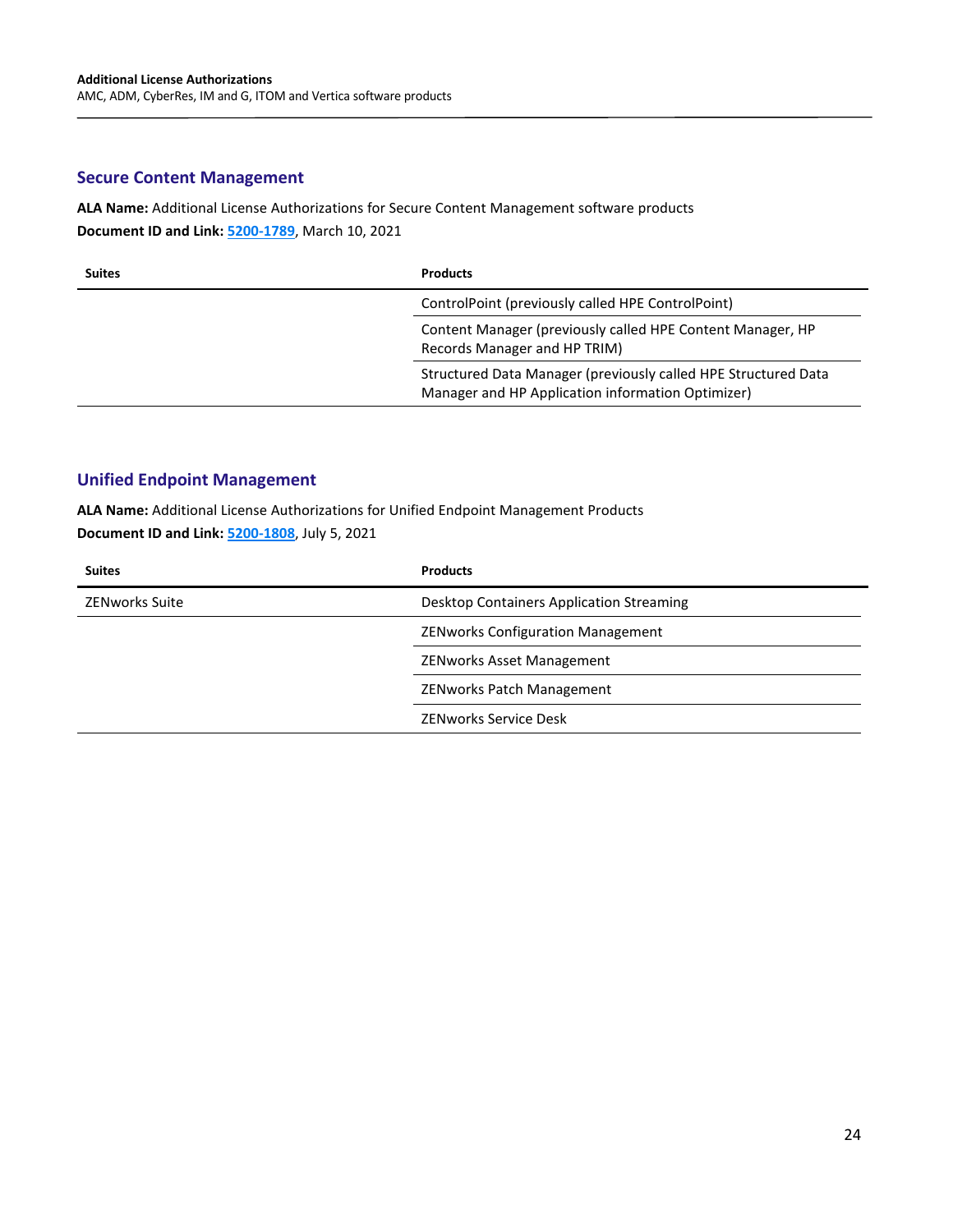# <span id="page-24-0"></span>**IT Operations Management**

The next table lists the currently active Additional License Authorizations documents by IT Operations Management software product. By clicking on the Document ID, the document will be downloaded.

#### <span id="page-24-1"></span>**Adoption Readiness Tool**

**ALA Name:** Additional License Authorizations for Adoption Readiness Tool software products

**Document ID and Link: [5200-1685](https://www.microfocus.com/media/documentation/additional-license-authorizations-for-adoption-readiness-tool-software-products-documentation.pdf)**, August 2018

| <b>Suites</b> | <b>Products</b>                                                                                          |
|---------------|----------------------------------------------------------------------------------------------------------|
|               | Adoption Readiness Tool Author Dev kit (previously called HPE<br>Adoption Readiness Tool Author Dev kit) |
|               | Adoption Readiness Tool Courses (previously called HPE Adoption<br>Readiness Tool Courses)               |

#### <span id="page-24-2"></span>**AppManager**

**ALA Name:** Additional License Authorizations for AppManager software products **Document ID and Link: [5200-1778](https://www.microfocus.com/media/documentation/additional-license-authorizations-for-appmanager-software-products-documentation.pdf)**, January 19, 2021

| <b>Suites</b> | <b>Products</b>          |
|---------------|--------------------------|
|               | Analysis Center          |
|               | AppManager               |
|               | AppManager Unix Agent    |
|               | <b>Operations Center</b> |
|               | <b>Vivinet Assessor</b>  |

#### <span id="page-24-3"></span>**Data Center Automation**

**ALA Name:** Additional License Authorizations for Data Center Automation software products **Document ID and Link: [5200-1837](https://www.microfocus.com/pnx/media/documentation/additional-license-authorizations-for-data-center-automation-software-products-documentation.pdf)**, December 6, 2021

| <b>Suites</b>                                 | <b>Products</b>                                     |
|-----------------------------------------------|-----------------------------------------------------|
| Data Center Automation Suite Express Edition  | Data Center Automation Appliance Express Edition    |
| Data Center Automation Suite Premium Edition  | Data Center Automation Appliance Premium Edition    |
| Data Center Automation Suite Ultimate Edition | Database and Middleware Automation Express Edition  |
|                                               | Database and Middleware Automation Premium Edition  |
|                                               | Database and Middleware Automation Ultimate Edition |
|                                               | IT Operations Compliance Premium Edition            |
|                                               | IT Operations Compliance Ultimate Edition           |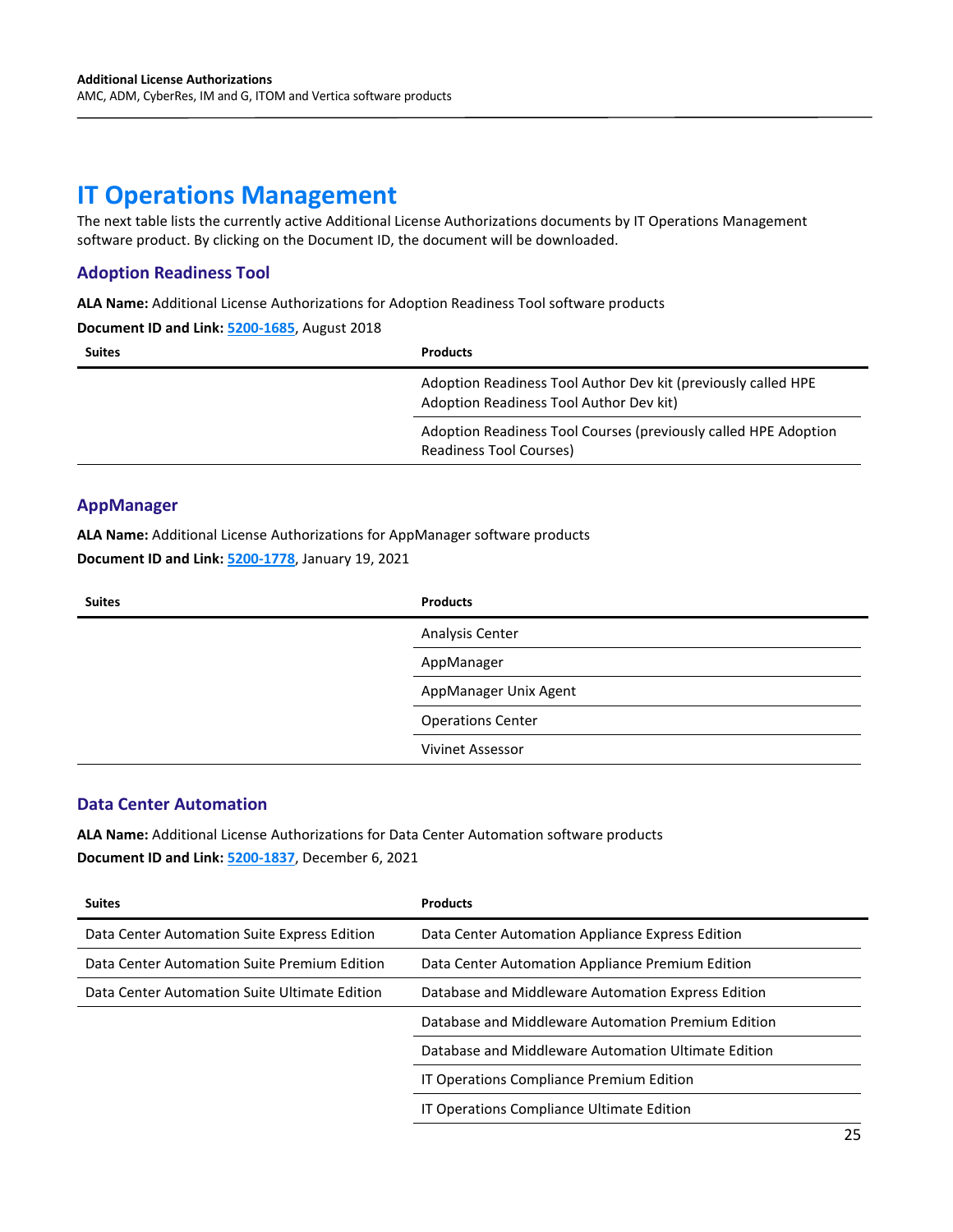AMC, ADM, CyberRes, IM and G, ITOM and Vertica software products

| <b>Suites</b> | <b>Products</b>                                         |
|---------------|---------------------------------------------------------|
|               | Server Automation                                       |
|               | Service Automation Visualizer                           |
|               | <b>Storage Operations Manager Premium Edition</b>       |
|               | Storage Operations Manager Ultimate Performance Edition |

## <span id="page-25-0"></span>**Hybrid Cloud Management**

**ALA Name:** Additional License Authorizations for Hybrid Cloud Management software products **Document ID and Link: [5200-1834](https://www.microfocus.com/media/documentation/additional-license-authorizations-for-hybrid-cloud-management-software-products-documentation.pdf)**, November 12, 2021

| <b>Suites</b>                                                                     | <b>Products</b>                                   |
|-----------------------------------------------------------------------------------|---------------------------------------------------|
| Cloud and Automation Suite Express Edition                                        | <b>Cloud Service Automation</b>                   |
| Cloud and Automation Suite Premium Edition                                        | Codar                                             |
| Cloud and Automation Suite Ultimate Edition                                       | <b>Enterprise Maps</b>                            |
| Cloud Orchestration Suite Express Edition                                         | Hybrid Cloud Management Express Edition Version 2 |
| Cloud Orchestration Suite Premium Edition                                         | Hybrid Cloud Management X                         |
| Cloud System Enterprise Starter Suite                                             | <b>IT Business Analytics</b>                      |
| CloudSystem Enterprise Add-on Platform<br><b>Applications and Analytics Suite</b> | <b>Systinet Express Edition</b>                   |
| Helion Cloud Suite Express Edition                                                | <b>Systinet Premium Edition</b>                   |
| <b>Helion Cloud Suite Premium Edition</b>                                         |                                                   |
| <b>Helion Cloud Suite Ultimate Edition</b>                                        |                                                   |
| <b>Hybrid Cloud Management Suite Express Edition</b>                              |                                                   |
| Hybrid Cloud Management Suite Premium Edition                                     |                                                   |
| <b>Hybrid Cloud Management Suite Ultimate Edition</b>                             |                                                   |
| <b>Hybrid Cloud Management Suite Express Edition</b><br>Version 2                 |                                                   |
| Hybrid Cloud Management Suite Premium Edition<br>Version 2                        |                                                   |
| <b>Hybrid Cloud Management Suite Ultimate Edition</b><br>Version 2                |                                                   |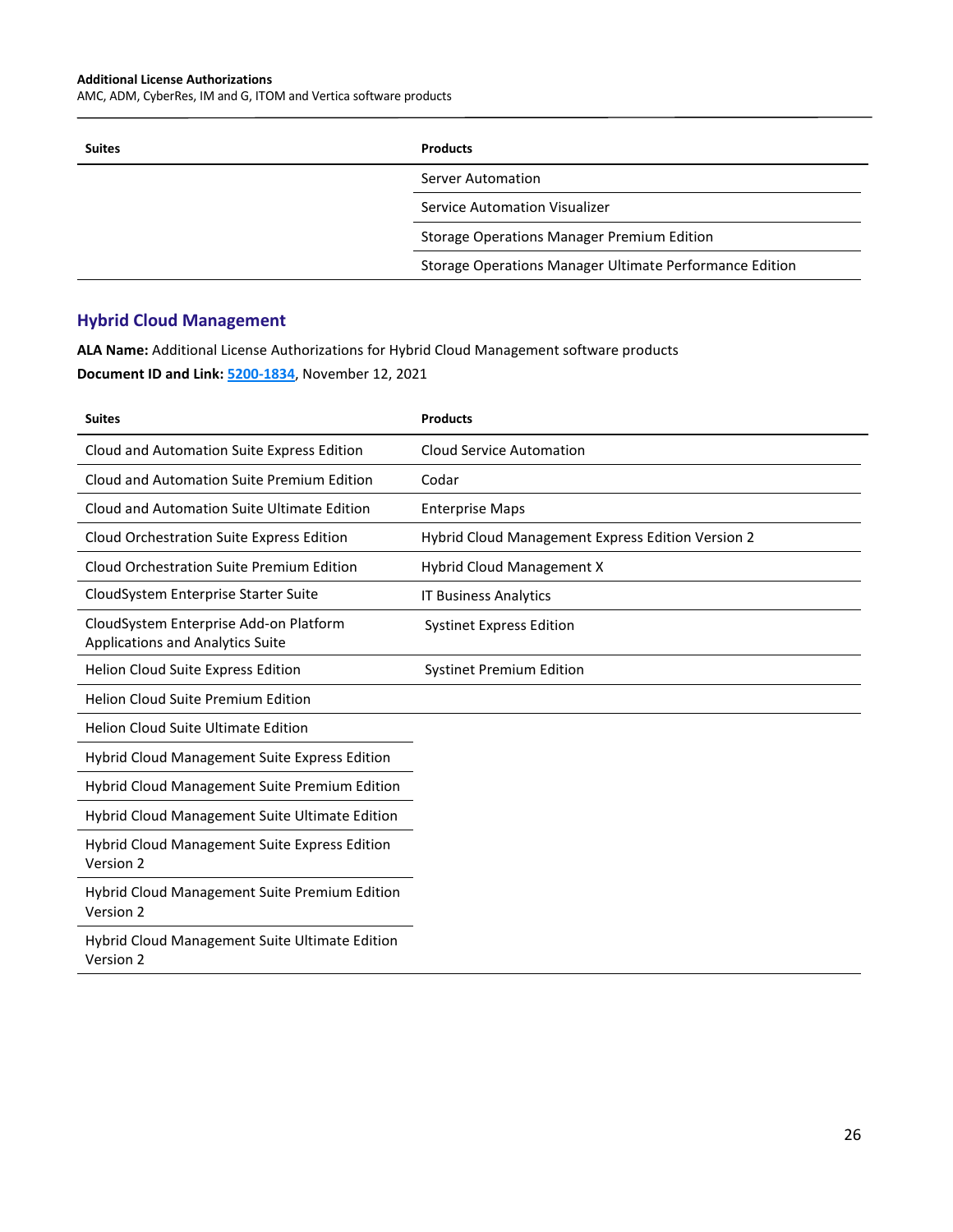#### <span id="page-26-0"></span>**Client Automation**

**ALA Name:** Additional License Authorizations for Client Automation software products **Document ID and Link: [5200-1703](https://www.microfocus.com/media/documentation/additional-license-authorizations-for-client-automation-software-products-documentation.pdf)**, November 19, 2018

| <b>Suites</b>                                                                    | <b>Products</b>                             |
|----------------------------------------------------------------------------------|---------------------------------------------|
| PSL Radia Client Automation Enterprise PC<br><b>Application Management Suite</b> | PSL Radia Client Automation Enterprise      |
|                                                                                  | <b>PSL Radia Client Automation Standard</b> |

**ALA Name:** Additional License Authorizations for Configuration Management System software products **Document ID and Link: [5200-1832](https://www.microfocus.com/media/documentation/additional-license-authorizations-for-configuration-management-system-products-documentation.pdf)**, November 12, 2021

| <b>Suites</b> | <b>Products</b>                                                        |
|---------------|------------------------------------------------------------------------|
|               | Universal CMDB                                                         |
|               | Universal CMDB Configuration Manager Advanced Configuration<br>Manager |
|               | Universal CMDB Third Party Integration                                 |
|               | Universal Discovery                                                    |
|               | Universal Discovery Inventory                                          |
|               | Universal Discovery for Oracle License Management                      |
|               | Discovery and Dependency Mapping Inventory                             |

#### <span id="page-26-1"></span>**Network Operations Management**

**ALA Name:** Additional License Authorizations for Network Operations Management software products **Document ID and Link: [5200-1817](https://www.microfocus.com/pnx/media/documentation/additional-license-authorizations-for-network-operations-management-software-products-documentation.pdf)**, September 10, 2021

| <b>Suites</b>                                           | <b>Products</b>                                          |
|---------------------------------------------------------|----------------------------------------------------------|
| Network Operations Management Suite Express<br>Edition  | Intelligent Management Center for Network Node Manager i |
| Network Operations Management Suite Premium<br>Edition  | <b>Network Automation</b>                                |
| Network Operations Management Suite Ultimate<br>Edition | <b>Network Automation Premium Edition</b>                |
|                                                         | Network Automation Ultimate Edition                      |
|                                                         | Network Node Manager i                                   |
|                                                         | Network Node Manager i Advanced                          |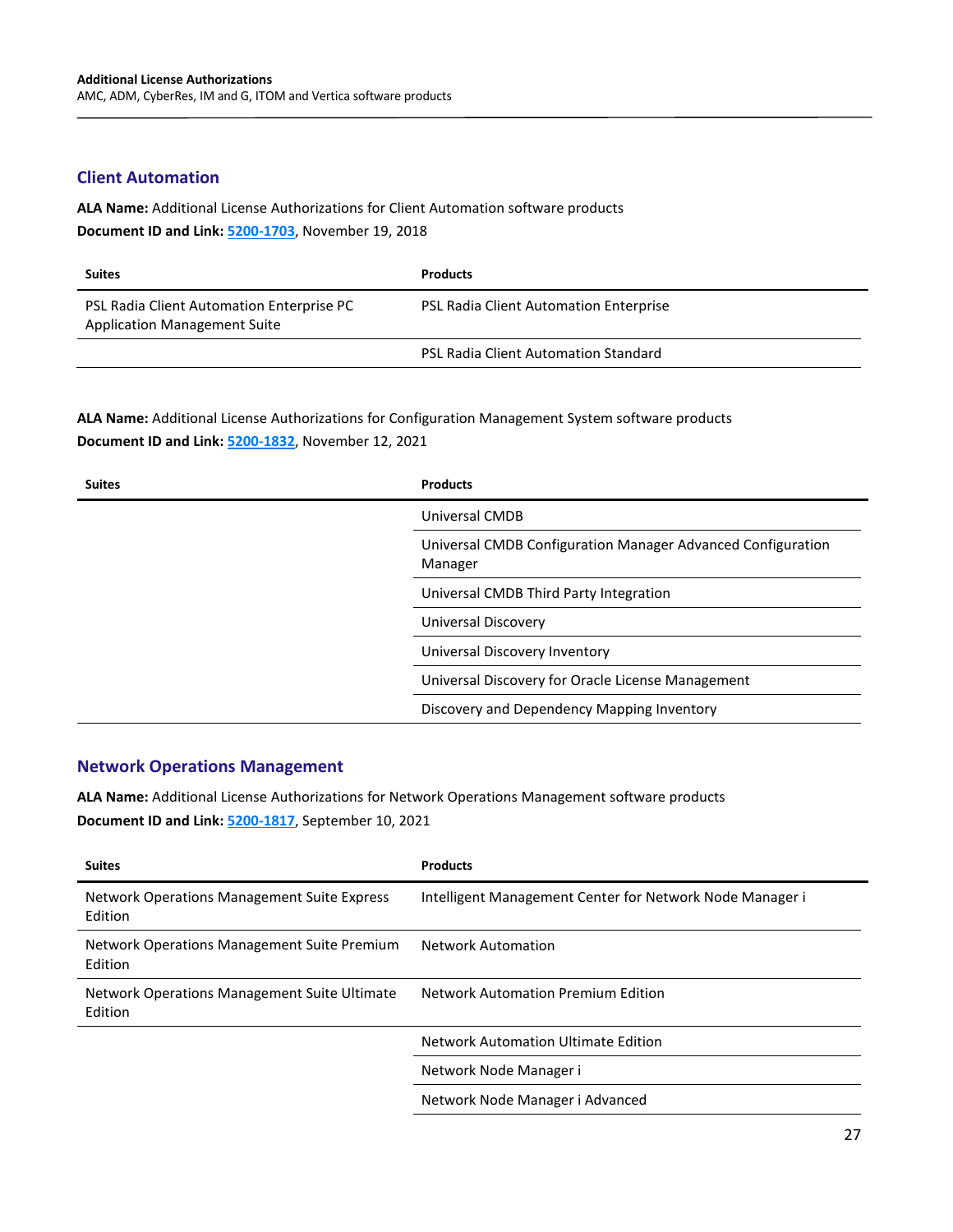AMC, ADM, CyberRes, IM and G, ITOM and Vertica software products

| <b>Suites</b> | <b>Products</b>                                                           |
|---------------|---------------------------------------------------------------------------|
|               | Network Node Manager i Premium Edition                                    |
|               | Network Node Manager i Ultimate Edition                                   |
|               | Network Node Manager i Smart Plug-in for IP Telephony                     |
|               | Network Node Manager i Smart Plug-in for MPLS                             |
|               | Network Node Manager i Smart Plug-in for IP Multicast                     |
|               | Network Node Manager i Smart Plug-in for Network                          |
|               | Network Node Manager i Smart Plug-in for Performance                      |
|               | Network Node Manager i Smart Plug-in Network Engineering<br>Toolset       |
|               | Network Node Manager i Smart Plug-in Performance for Metrics              |
|               | Network Node Manager i Smart Plug-in Performance for Traffic              |
|               | Network Node Manager i Smart Plug-in Performance for Quality<br>Assurance |
|               | Network Node Manager i Integration Enablement                             |
|               | Network Node Manager i Integration Module for NetCool                     |
|               | Network Node Manager i Software Developer Toolkit                         |

## <span id="page-27-0"></span>**Operations Bridge and Analytics**

**ALA Name:** Additional License Authorizations for Operations Bridge and Analytics software products **Document ID and Link: [5200-1842](https://www.microfocus.com/pnx/media/documentation/additional-license-authorizations-for-operations-bridge-and-analytics-software-products-documentation.pdf)**, March 11, 2022

| <b>Suites</b>                                         | <b>Products</b>                                     |
|-------------------------------------------------------|-----------------------------------------------------|
| <b>Operations Bridge Express Edition Suite</b>        | <b>BAC Application Management 360</b>               |
| Operations Bridge Suite Express Edition V2            | BAC Application Management 360 with SLM             |
| Operations Bridge Express Edition 1 Unit Software     | <b>BSM Application Performance Management 360</b>   |
| <b>Operations Bridge Premium Edition Suite</b>        | BSM Application Performance Management 360 Advanced |
| Operations Bridge Premium Edition 1 Unit<br>Software  | <b>BSM Diagnostics, BAC Diagnostics</b>             |
| <b>Operations Bridge Ultimate Edition Suite</b>       | <b>Business Process Monitor</b>                     |
| Operations Bridge Ultimate Edition Suite version 2    | <b>Business Process Monitor Premium Edition</b>     |
| Operations Bridge Ultimate Edition Suite version 3    | <b>Business Process Monitor Ultimate Edition</b>    |
| Operations Bridge Ultimate Edition 1 Unit<br>Software | <b>Business Service Level Management</b>            |
| <b>Operations Manager for Linux Basic Suite</b>       | Cloud Optimizer Express Edition                     |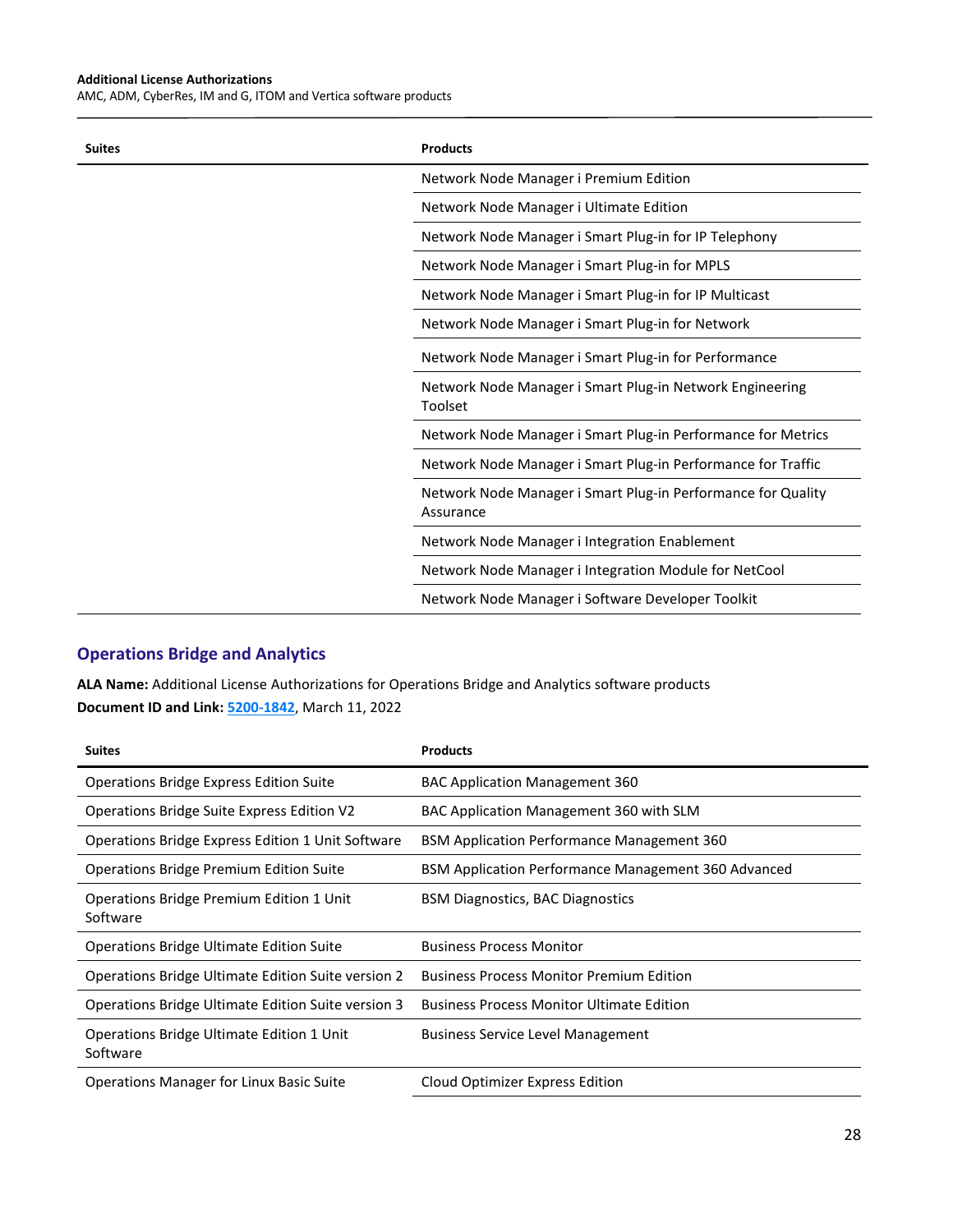$\overline{a}$ 

AMC, ADM, CyberRes, IM and G, ITOM and Vertica software products

| <b>Suites</b> | <b>Products</b>                                           |
|---------------|-----------------------------------------------------------|
|               | Cloud Optimizer Premium Edition                           |
|               | Cloud Optimizer Standard Edition                          |
|               | <b>Diagnostics Premium Edition</b>                        |
|               | Diagnostics Ultimate Edition                              |
|               | <b>End User Management</b>                                |
|               | GlancePlus                                                |
|               | <b>GlancePlus Pak</b>                                     |
|               | Monitoring Automation for Composite Applications          |
|               | Operations Bridge Business Value Dashboard Add-On         |
|               | <b>Operations Bridge Express Edition Management Pack</b>  |
|               | <b>Operations Bridge Management Pack</b>                  |
|               | <b>Operations Bridge Reporter</b>                         |
|               | Operations Bridge System Collector Add-On                 |
|               | Operations Bridge System Collector Add-On Version 2       |
|               | Operations Bridge System Collector Express Edition Add-On |
|               | Operations Bridge System Collector SLM Add-On             |
|               | Operations Bridge System Collector SLM SHA Add-On         |
|               | Operations Bridge Topology Based Event Correlation Add-On |
|               | <b>Operations Manager</b>                                 |
|               | Operations Manager i                                      |
|               | <b>Operations Manager i Management Pack</b>               |
|               | <b>Operations Smart Plug-ins</b>                          |
|               | <b>Operations Target Connector</b>                        |
|               | Performance Manager                                       |
|               | Real User Monitor                                         |
|               | Real User Monitor Premium Edition                         |
|               | Real User Monitor Ultimate Edition                        |
|               | Reporter                                                  |
|               | Service Health Analyzer                                   |
|               | SiteScope                                                 |
|               | <b>SiteScope Premium Edition</b>                          |
|               | <b>SiteScope Ultimate Edition</b>                         |
|               | System Availability Management                            |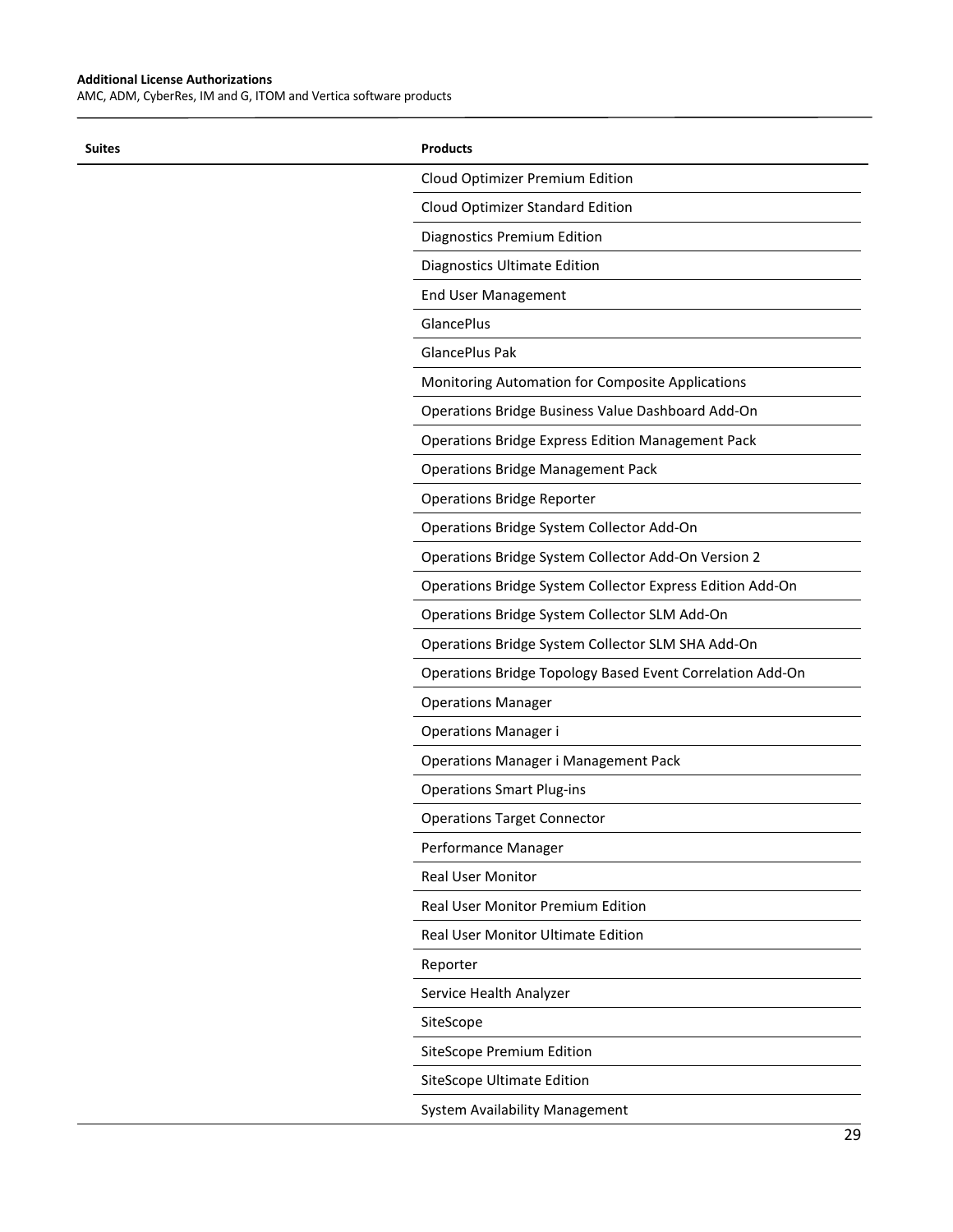#### <span id="page-29-0"></span>**Service Management Automation**

**ALA Name:** Additional License Authorizations for Service Management Automation software products

**Document ID and Link: [5200-1826](https://www.microfocus.com/media/documentation/additional-license-authorizations-for-service-management-automation-software-products-documentation.pdf)**, October 12, 2021

| <b>Suites</b>                       | <b>Products</b>          |
|-------------------------------------|--------------------------|
| Asset Manager Enterprise Suite      | Asset Manager            |
| Software Asset Management Suite     | Connect-It               |
| Asset Management X                  | ServiceCenter Automation |
| Software Asset Management Unit      | Service Manager          |
| Service Management Automation Suite |                          |
| Service Manager Enterprise Suite    |                          |
| Service Manager Starter Suite       |                          |
| IT Change Management Suite          |                          |

## <span id="page-29-1"></span>**Process Automation software products**

**ALA Name:** Additional License Authorizations for Process Automation software products **Document ID and Link: [5200-1839](https://www.microfocus.com/media/documentation/additional-license-authorizations-for-process-automation-software-products-documentation.pdf)**, January 13, 2022

| <b>Suites</b> | <b>Products</b>                                             |
|---------------|-------------------------------------------------------------|
|               | <b>Operations Orchestration</b>                             |
|               | <b>Robotic Process Automation</b>                           |
|               | SBM (all variants including Business Mashups and TeamTrack) |
|               | <b>SRC</b>                                                  |
|               | <b>SSM</b>                                                  |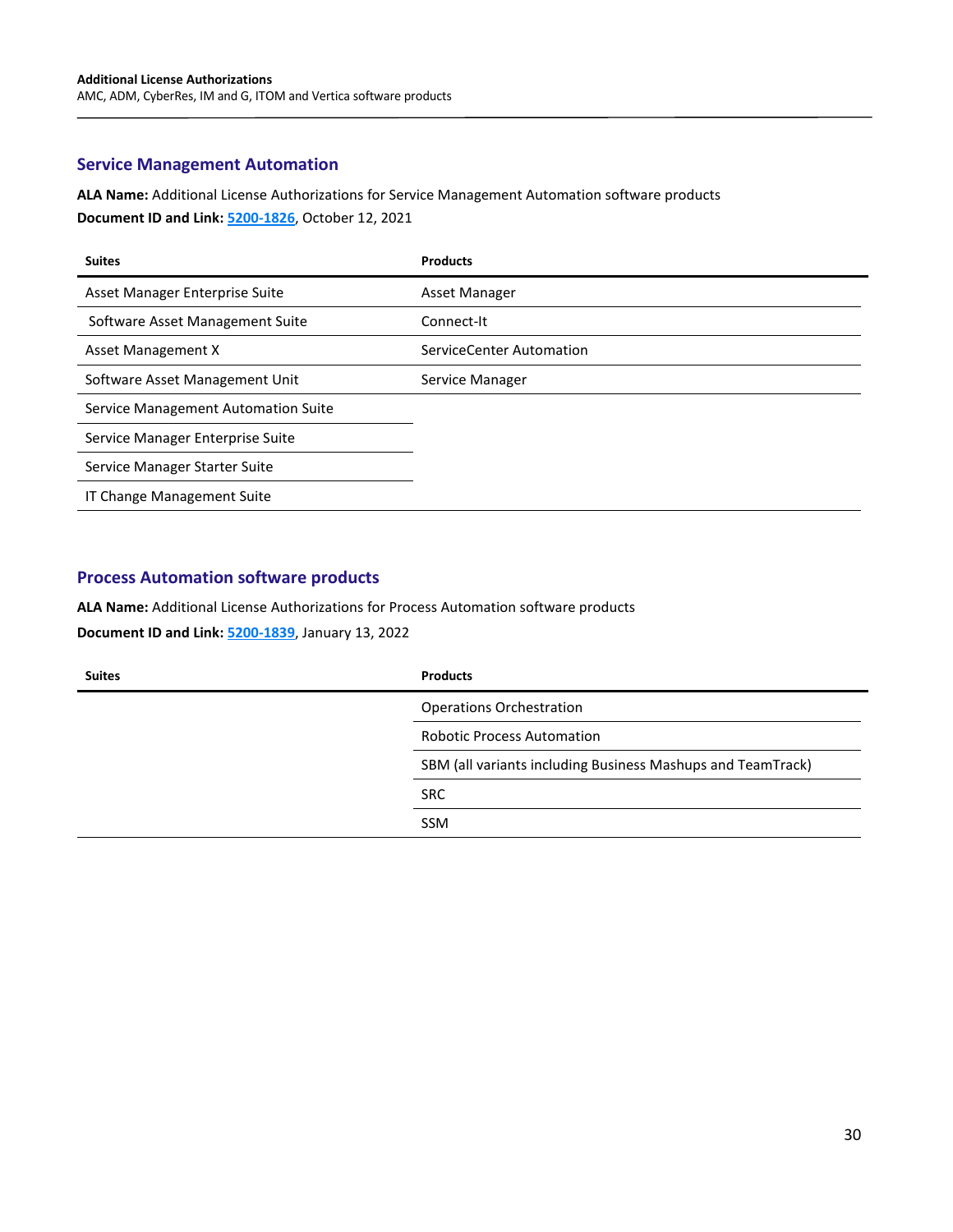# <span id="page-30-0"></span>**Vertica**

## <span id="page-30-1"></span>**Vertica**

**ALA Name:** Additional License Authorizations for Vertica software products **Document ID and Link: [5200-1813](https://www.microfocus.com/pnx/media/documentation/additional-license-authorizations-for-vertica-software-products-documentation.pdf)**, July 5, 2021

| <b>Suites</b> | <b>Products</b>               |
|---------------|-------------------------------|
|               | Vertica Community Edition     |
|               | Vertica Express Edition       |
|               | Vertica External Data Add-On  |
|               | Vertica for SQL on Data Lakes |
|               | Vertica Premium Edition       |
|               | Vertica + Voltage Add-On      |